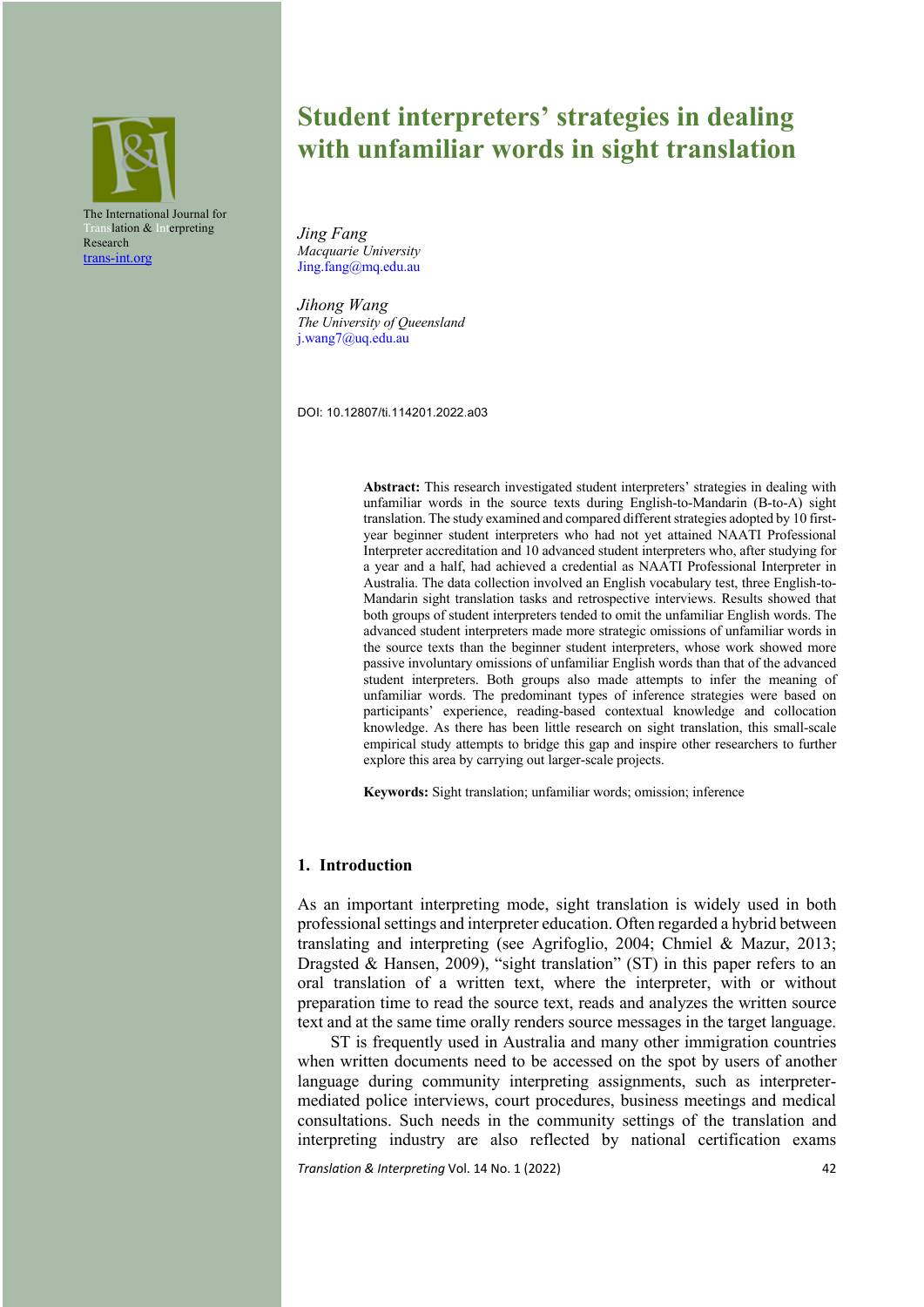developed by the certifying bodies of some major markets such as the United States and Australia (see Hlavac, 2013), with ST tasks being important parts of these exams.

ST is also an important component in many interpreting training programs around the world (see Lee, 2012; Li, 2014). ST is deemed an effective exercise to improve student interpreters' speed in transferring messages from one language to another, enhance their ability to use a non-linear method to read a text and identify key information, and develop their oral delivery skills (Čeňková, 2015; Lee, 2012). In some translation and interpreting training programs, ST is taught as a distinctive skill that meets a real demand in the community translation and interpreting industry. ST is also a crucial exercise bridging consecutive interpreting training and simultaneous interpreting training (e.g., Moser-Mercer, 1994; Song, 2010).

Nevertheless, there has been a dearth of research on ST. Compared with the scholarly work on other translation and interpreting modes, there have been few empirical studies on ST (such as Agrifoglio, 2004; Chmiel & Mazur, 2013; Lee, 2012; Su & Li, 2019). As indicated by many researchers (e.g., Agrifoglio, 2004; Angelelli, 1999; Čeňková, 2015; Li, 2014), there is a dire need for more studies on ST. Previous studies on ST have mainly focused on topics such as (i) cognitive efforts involved in ST as opposed to simultaneous or consecutive interpreting or written translation (e.g., Agrifoglio, 2004; Shreve, Lacruz & Angelone, 2010), (ii) the impact of visual interference (due to the continued presence of the source text) on interpreters' ST performance (e.g., Agrifoglio, 2004), and (iii) interpreters' reading behavior during ST (e.g., Su & Li, 2019).

In an eye-tracking experiment, Su and Li (2019) found that low frequency words were a common problem trigger in ST between English and Chinese, and interpreters had longer fixation duration on difficult words, indicating an increased cognitive load. In the case of ST from an interpreter's B language into A language (i.e., from a non-native language to a native language), this could pose a challenge if the interpreter encounters an unfamiliar word in their B language. However, little research has explored how interpreters deal with unfamiliar words in ST in this direction, as it is usually assumed that interpreters should be competent in their working languages.

In reality, however, not all interpreters, especially in the case of student interpreters, have a sufficient command of their B language. In a survey of interpreting educators and examiners in Australia, Hale et al. (2012) found that B language proficiency was still one of the major concerns that educators had about their trainee interpreters (Hale et al., 2012). In fact, according to the first author's informal survey of her past and current postgraduate-level student interpreters, dealing with unfamiliar words in one's B language is perceived by the student interpreters as a major challenge in B-to-A ST tasks. Based on the report prepared by Hale and her team (Hale et al., 2012), in 2018, the National Accreditation Authority for Translators and Interpreters (NAATI) in Australia reformed its old accreditation system and established an English language proficiency screening mechanism in its new certification system. For example, in demonstrating competency in English, a candidate needs to achieve 7.0 in IELTS test or another equivalent test to be able to sit for the Certified Interpreter test<sup>1</sup>. To non-native English speakers, an English proficiency at this level

<sup>&</sup>lt;sup>1</sup> For detailed information about NAATI's Certified Interpreter Test, please visit https://www.naati.com.au/become-certified/certification/certified-interpreter. For further information regarding NAATI's English proficiency requirements, please visit https://www.naati.com.au/become-certified/how-do-i-become-certified/englishproficiency/.

*Translation & Interpreting* Vol. 14 No. 1 (2022)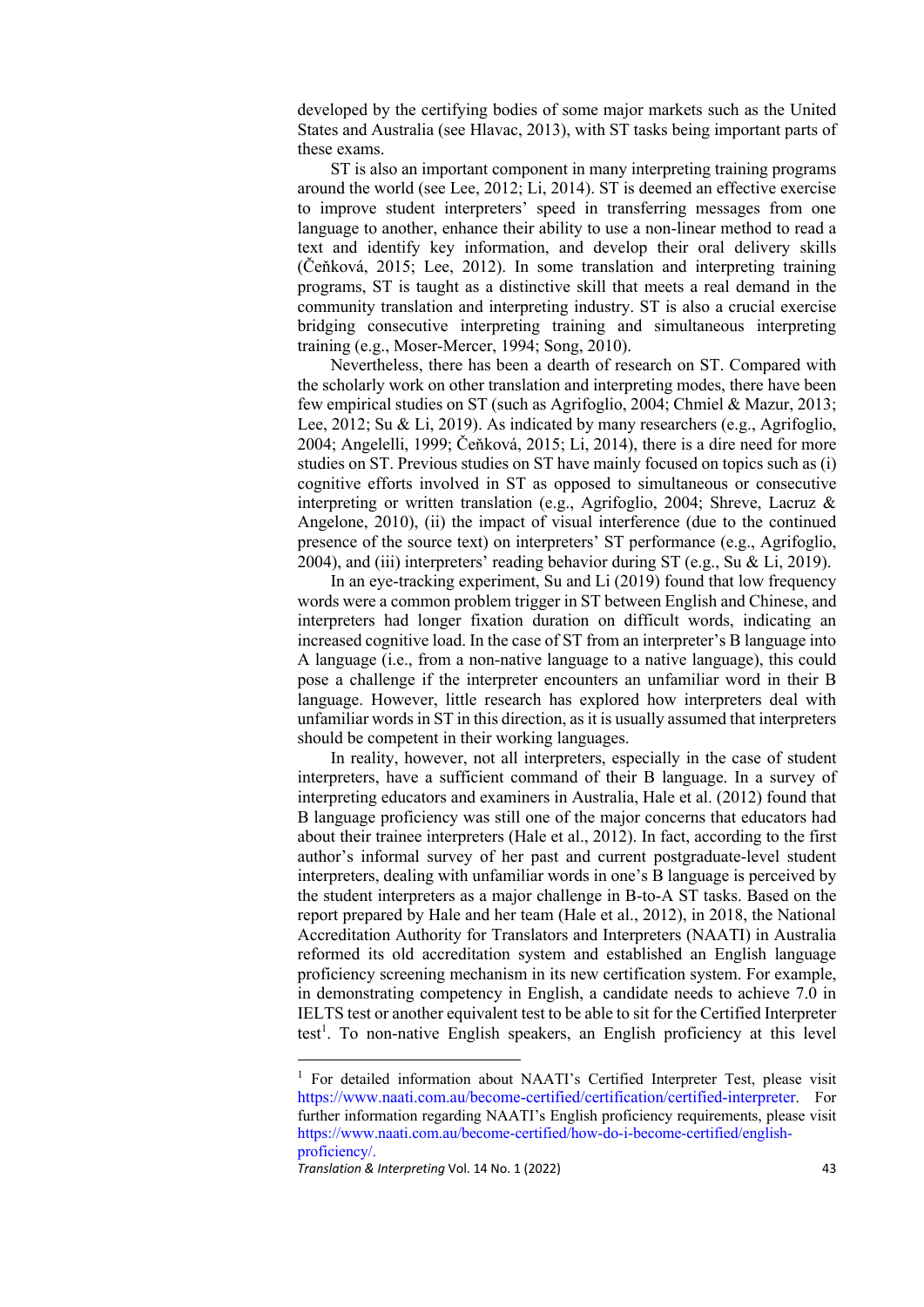(scoring 7.0 in IELTS) means they are still likely to encounter unfamiliar words in English texts (Drummond, 2018). Furthermore, when ST tasks take place in work situations or during interpreting exams (e.g., NAATI's Certified Interpreter Test), professional interpreters and student interpreters hardly get a chance to look up unfamiliar words in dictionaries or online, due to the 'real time' nature and immediate use of ST or because dictionaries are not allowed in those exams. Therefore, dealing with unfamiliar words in ST is an important and practical skill for both student interpreters and professional interpreters.

The aim of this innovative, mixed methods study is to investigate how students with different durations of interpreting training deal with unfamiliar words in the source texts of English-to-Mandarin (B-to-A) ST tasks in real time, without the assistance of dictionaries or online resources. To contextualize the research design of this study, an overview of the relevant literature is presented below.

# **2. Literature review**

Most of previous studies on ST focus on the cognitive process of ST in comparison with that of simultaneous interpreting, simultaneous interpreting with texts, consecutive interpreting, and written translation. For example, Viezzi (1989) compared both student interpreters and professional interpreters' information retention rates after ST and simultaneous interpreting. He found that, when taken as a whole, participants' information retention rates after ST were lower than those after simultaneous interpreting. He explained that it was because information processing in ST is not as deep as that in simultaneous interpreting. Viezzi also found that participants' information retention rates after ST of syntactically similar languages were higher than those after ST of syntactically different languages, indicating that the degree of syntactical similarity between the source language and the target language may influence memory load in ST. Lambert (2004) compared 14 student interpreters' performances on ST, sight interpretation (also knowns as "simultaneous interpretation with text") and simultaneous interpreting (all three tasks from French into English, i.e., B-to-A), and found that participants performed better on both ST and sight interpretation than on simultaneous interpreting. Lambert's results indicate that, due to the visual presence of the source text, ST causes less cognitive and memory load than simultaneous interpreting.

Four studies (Chmiel & Mazur, 2013; Dragsted & Hansen, 2009; Jakobsen & Jensen, 2009; Shreve et al., 2010) have used eye-tracking technology to offer insights into the cognitive process of ST, written translation and reading comprehension. Dragsted and Hansen (2009) asked four professional interpreters to do a ST task and four professional translators to do both ST and written translation tasks, all of which were performed from English into Danish (B-to-A for all participants). They found that participants' ST was not only considerably more time-efficient but also substantially more accurate than written translation. Jakobsen and Jensen (2009) compared professional translators' and student translators' eye movement patterns in reading for four different purposes: (i) reading for comprehension, (ii) reading with an aim to translate the text later, (iii) ST, and (iv) written translation. They found that, based on the eye-tracking data collected, reading for ST was more cognitively demanding than reading for comprehension and reading for the purpose of later

*Translation & Interpreting* Vol. 14 No. 1 (2022)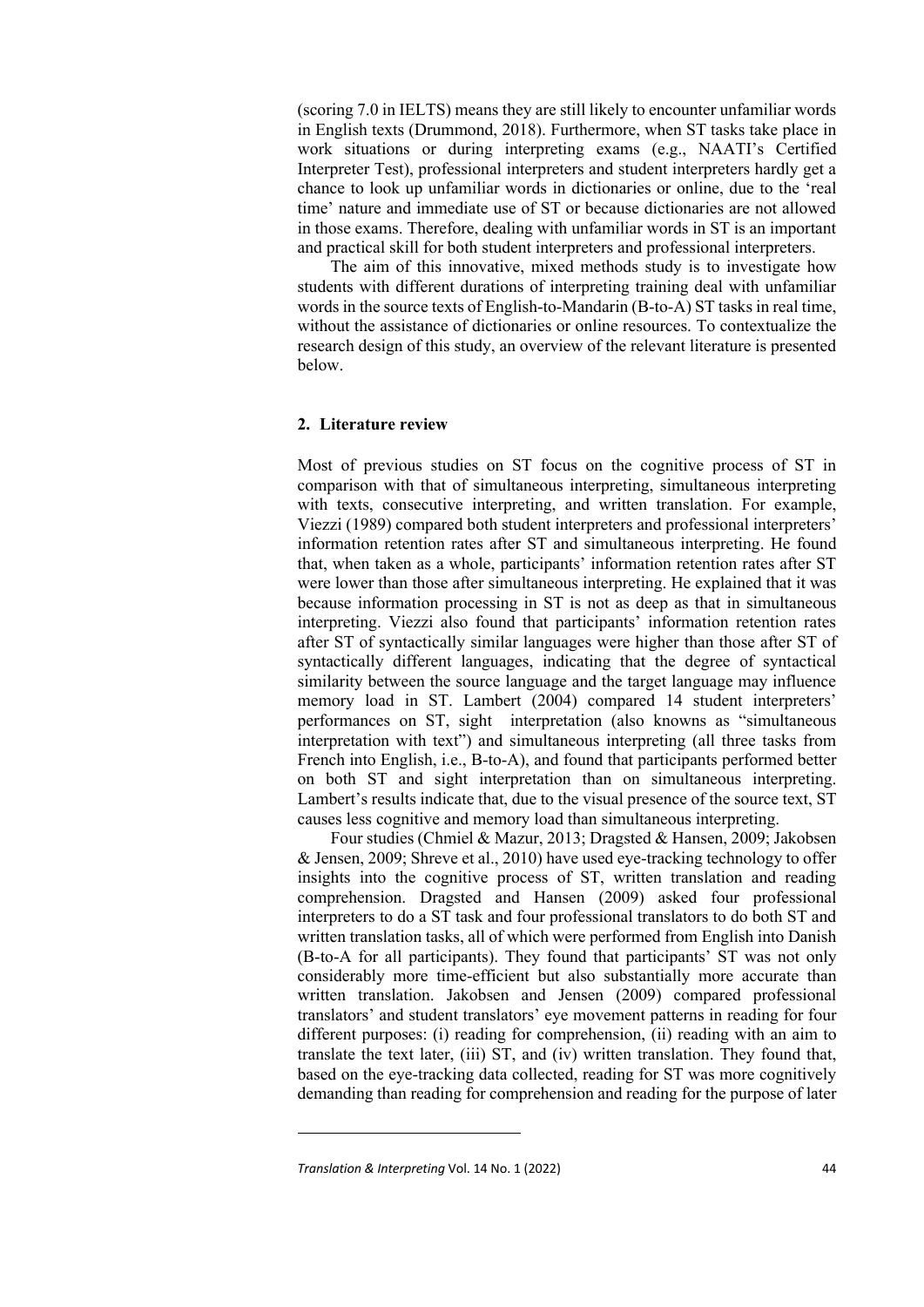translating the text later. They also found that, as expected, in ST, the professional translators read the source text faster than the student translators, indicating that with practice ST becomes less cognitively demanding.

In addition, using eye-tracking technology, Shreve et al. (2010) compared students' ST and written translation (both tasks from Spanish to English, B-to-A for all participants but one) in terms of the cognitive effort for dealing with sentences of different levels of syntactic complexity. They found that, in ST, source language sentences with complex syntax required more processing efforts than sentences with non-complex syntax. Their results indicate ST is extraordinarily sensitive to visual interference due to the constant presence of the source text. Their results also indicate that ST is a cognitively complex task, because it requires interpreters to cope with both the high lexical density and syntactical complexity of a written source text while ensuring the smooth delivery of a target language speech. It is worth noting that the focus of these studies was on the cognitive effort involved in ST and other tasks (e.g., written translation, reading comprehension), rather than only on ST.

In Chmiel and Mazur's (2013) eye-tracking study of ST, the researchers compared two groups of student interpreters, with one-year difference in the length of interpreting training, in sight translating a manipulated text from Polish (A language) into English (B language). The researchers aimed to explore if the duration of interpreting training had any significant impact on participants' ST skill development and reading patterns, and if syntactic and lexical challenges presented the greatest difficulties for the trainees. Their results indicate that one-year difference in interpreting training did not have any significant impact on trainee interpreters' ST skill development. However, Chmiel and Mazur's study is pioneering in that it constitutes a new trek in empirical research of ST by focusing on specific challenges in the cognitive process (in their case, the syntactic and lexical complexities, sentence readability), rather than on the overall cognitive load. More recently, also using eye-tracking technology, Su and Li (2019) investigated problems in ST between English and Chinese. They found that interpreters experienced different problems in B-to-A and A-to-B ST. Another finding that is more relevant to the current paper is that low frequency words were identified as a common challenge in ST of both language directions (Su & Li, 2019).

Apart from the cognitive research into ST, Gile's Effort Model of ST (Gile, 2009) has inspired some researchers to conduct research on ST. Gile (2009, p. 179) models ST as "Reading Effort + Memory Effort + Speech Production Effort  $+$  Coordination". As indicated by this model, a good performance of ST relies on a combination of multiple factors, including an interpreter's good command of both A and B languages to facilitate both reading comprehension of the source text and speech production in the target language.

Inspired by Gile's model for ST (Gile, 1997), Agrifoglio (2004) compared the performance of six professional interpreters in ST, simultaneous interpreting and consecutive interpreting, all of which were performed from English into Spanish (B-to-A). Agrifoglio's findings suggest that in ST, source text interference (mainly because the source text remained visible throughout the task) seemed to be the greatest obstacle for the professional interpreters who had at least nine years of professional experience, affecting both their target language expression and their coordination of silent reading and oral translating. The professional interpreters appeared to have suffered from coordination problems and short-term memory failures in ST, as they often lost the referent and forgot the gender, number and person (Agrifoglio 2004, pp. 52-53).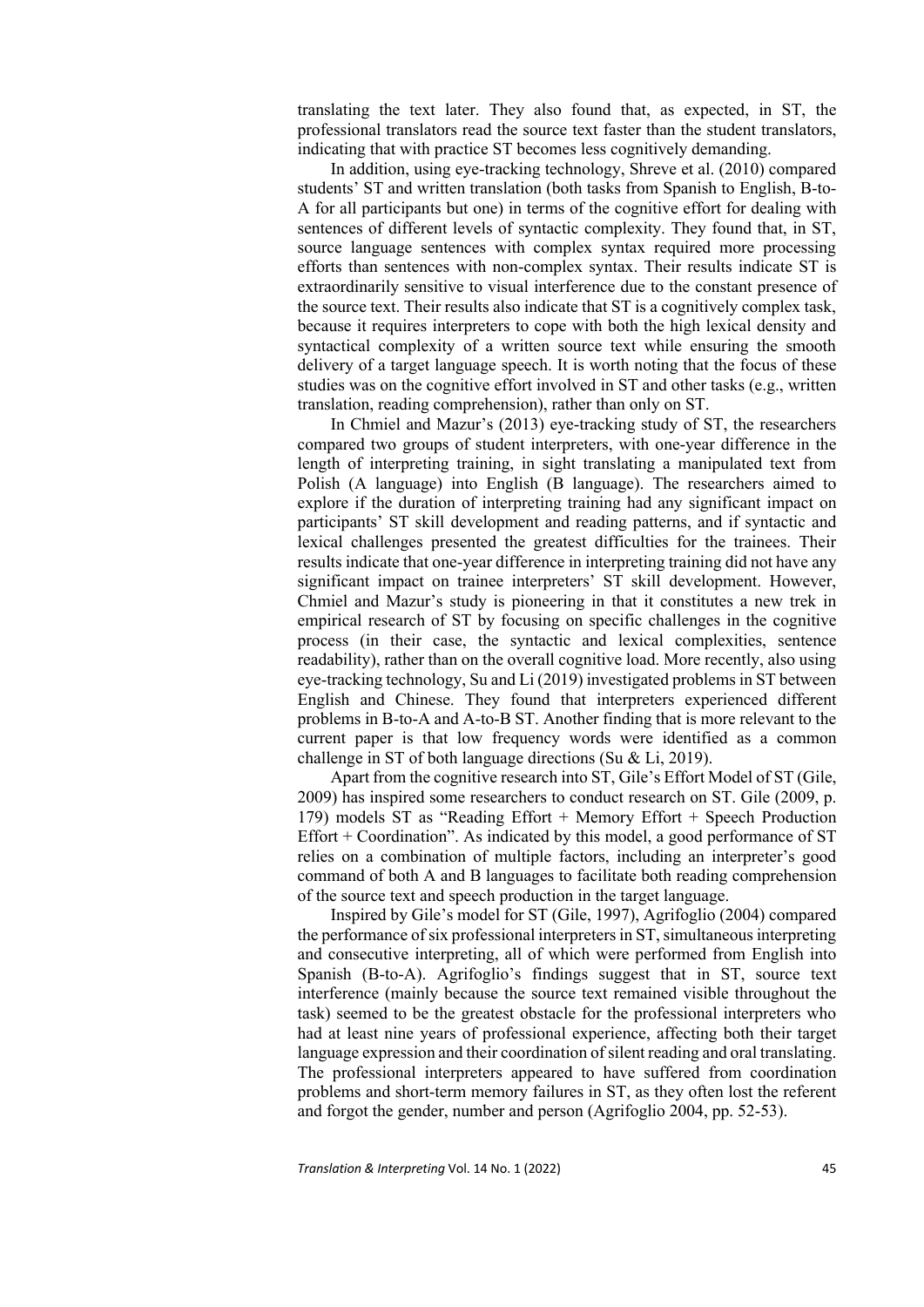Interestingly, Agrifoglio's findings regarding professional interpreters do not seem to corroborate Ivars's (2008) and Lee's (2012) findings regarding student interpreters. In a survey study of 22 student interpreters, Ivars (2008) found that the students considered source text comprehension as the primary cause of translation problems in ST, and searching for target language equivalents as the second major cause of challenges. Ivars's results are partly supported by Lee's (2012) findings. Lee (2012) compared six student interpreters and three professional interpreters in terms of their English-to-Korean ST performance, which was assessed in terms of accuracy, target language expression and delivery qualities. Lee found that most of the student interpreters encountered reading comprehension problems that led to accuracyrelated mistakes. In contrast, the three professional interpreters in Lee's study did not have many source text comprehension problems. She found that the students need to improve their English reading skills to not only accurately understand the source text, but also distinguish key ideas from secondary ones. She also found that condensation strategy (i.e., lexical and syntactic compression and omission, strategic information reduction, preserving key ideas while leaving out redundant information and using concise expressions in the target language), only used by the most experienced interpreter in the study, was an effective method to improve both delivery and target language qualities. The review above appears to show a mismatch in the findings between the studies of professional interpreters and student interpreters in terms of the primary challenges during ST. It is important to note that, in Ivars's (2008) and Lee's (2012) studies, the student interpreters conducted ST from their B language into their A language, indicating that the interpreters' B language proficiency might play a role in causing the comprehension problems.

Gile (2009) also acknowledges that many student interpreters fail their final professional examinations because of insufficient command of their working languages, not because of insufficient interpreting skills or cognitive skills. As Gile has pointed out, the theoretical consensus is that, at the time of admission into an interpreting training program, students should already have a "near-perfect" command of their working languages. However, it is a fact of life that the students' (or even the professional interpreters') knowledge of their non-native working language (B language) is sometimes deficient (Gile 2009, p.221). Students' and/or practitioners' inadequate command of their working languages, especially their B language, means that they are likely to encounter difficulties in translation and interpreting training and/or real-life work.

Against this backdrop, the current study aims to explore one of the key factors that causes source language reading comprehension problems in B-to-A ST: interpreters' limited vocabulary in their B language. This study specifically focuses on one single issue in relation to vocabulary – unfamiliar words in the source text in student interpreters' B language. Although studies on reading comprehension have widely identified vocabulary knowledge as an important factor influencing readers' reading speed and comprehension (e.g., Hu & Nation, 2000; Nation & Coady, 1988; Qian, 2002), most of these studies have concentrated on English as a Second Language (ESL) learners only, rather than translation and interpreting students. In exploring readers' inference skills, previous research (e.g., Cain & Oakhill, 1999; 2001; Elbro & Buch-Iversen, 2013) also mainly aims to better understand reading comprehension. Little research has investigated how student interpreters or newly qualified interpreters cope with unfamiliar words in a B language source text during Bto-A ST. Thus, the present study, exploring strategies utilized by student interpreters at different training stages to deal with unfamiliar words during B-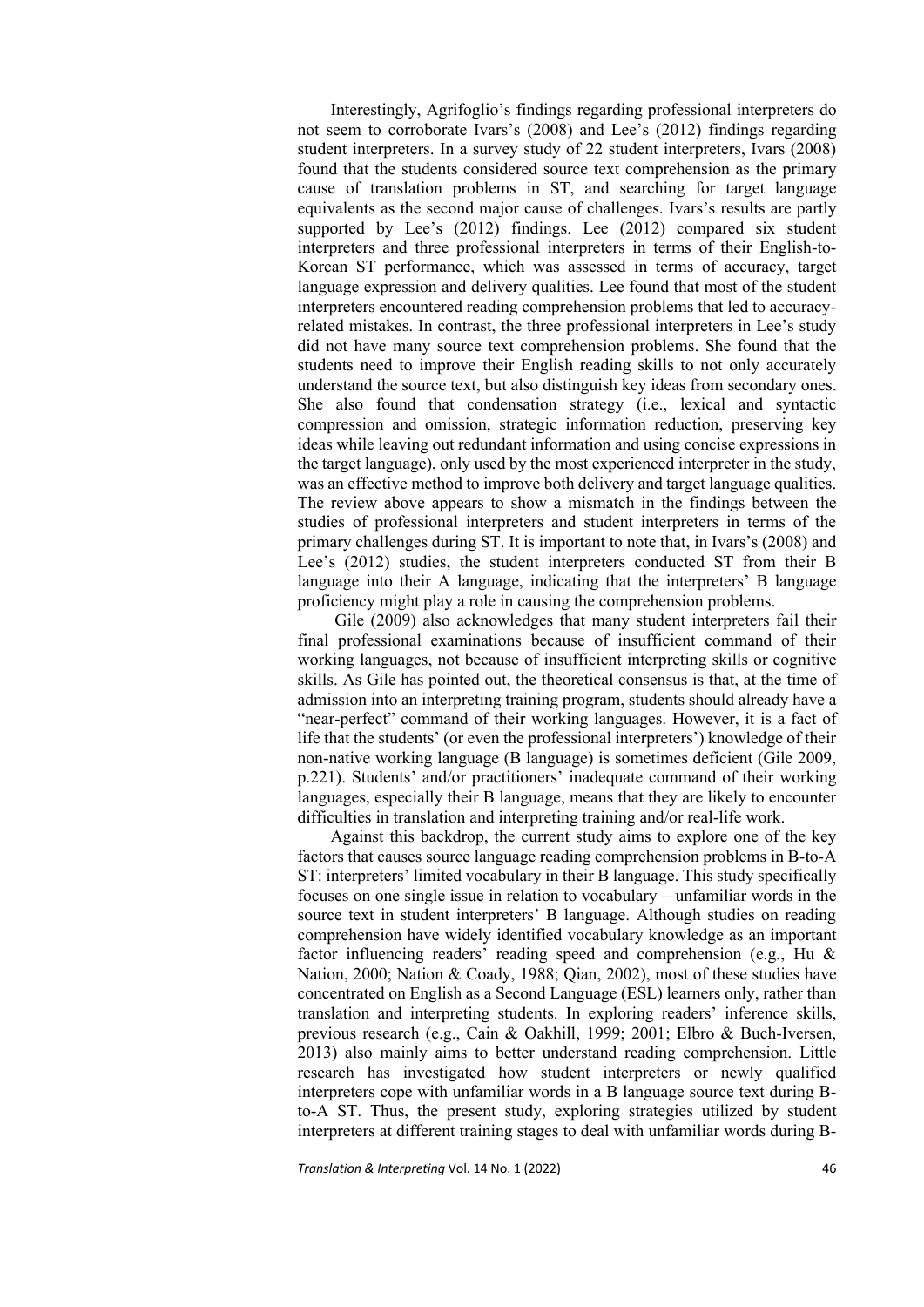to-A ST tasks, is timely and of pedagogical implications. Specifically, this study aims to explore the following three research questions:

1. What strategies are generally employed by student interpreters in dealing with unfamiliar words during B-to-A ST?

2. In dealing with unfamiliar words during B-to-A ST, do student interpreters at different training stages use generally different strategies?

3. In terms of maintaining accuracy, how effective are these strategies in addressing unfamiliar words during B-to-A ST?

# **3. Method**

To address the research questions, two groups of student interpreters were recruited, including a beginner student group and an advanced student group. Data collection with each participant took place individually. In each session, participants went through the same procedure, which included an English vocabulary test, three English-to-Mandarin ST tasks, a retrospective interview immediately after each ST task, and a short break after each retrospective interview.

# *3.1 Participants*

A total of 20 Mandarin/English postgraduate student interpreters were recruited, and then were divided into two groups based on the length of their interpreting training at an Australian university. All participants had Mandarin as their native language (A language) and English their non-native language (B language). Group A consisted of 10 beginner student interpreters who had started Mandarin/English interpreting training two and a half months before the data collection, and had not yet obtained any professional interpreter credentials. Group B included 10 advanced student interpreters who had completed one and a half years of postgraduate level interpreting training. At the time of data collection, Group B participants just obtained NAATI Professional Interpreter credential by successfully passing an internal Professional Interpreter accreditation test<sup>2</sup> that was administered at the end of their studies in the Master of Translation and Interpreting Studies program, and they successfully transitioned to the first semester of a Master of Conference Interpreting program. It is important to note that, although the participants in Group B received the NAATI Professional Interpreter credential, they had only limited professional experience following their accreditation and graduation from the Master of Translation and Interpreting Studies program, because they immediately moved on to study in the Master of Conference Interpreting program. Therefore, the authors believe that it may be more appropriate to label them as "advanced student interpreters" than "professional interpreters" in this study. Apart from training background, another recruitment criterion was the participants' English proficiency: participants in both groups had achieved 7.0 or above in their most recent IELTS reading test. Gender and age were not selection criteria in this project. A human research ethics approval had been

 $<sup>2</sup>$  At the time of the data collection, it was still possible for a student interpreter to obtain</sup> NAATI accreditation through internal tests organized by an endorsed translation and interpreting program. In the 2018 reform of NAATI's testing system, "accreditation" was replaced by "certification", and all candidates must now sit certification tests directly delivered by NAATI. See further details at https://www.naati.com.au/.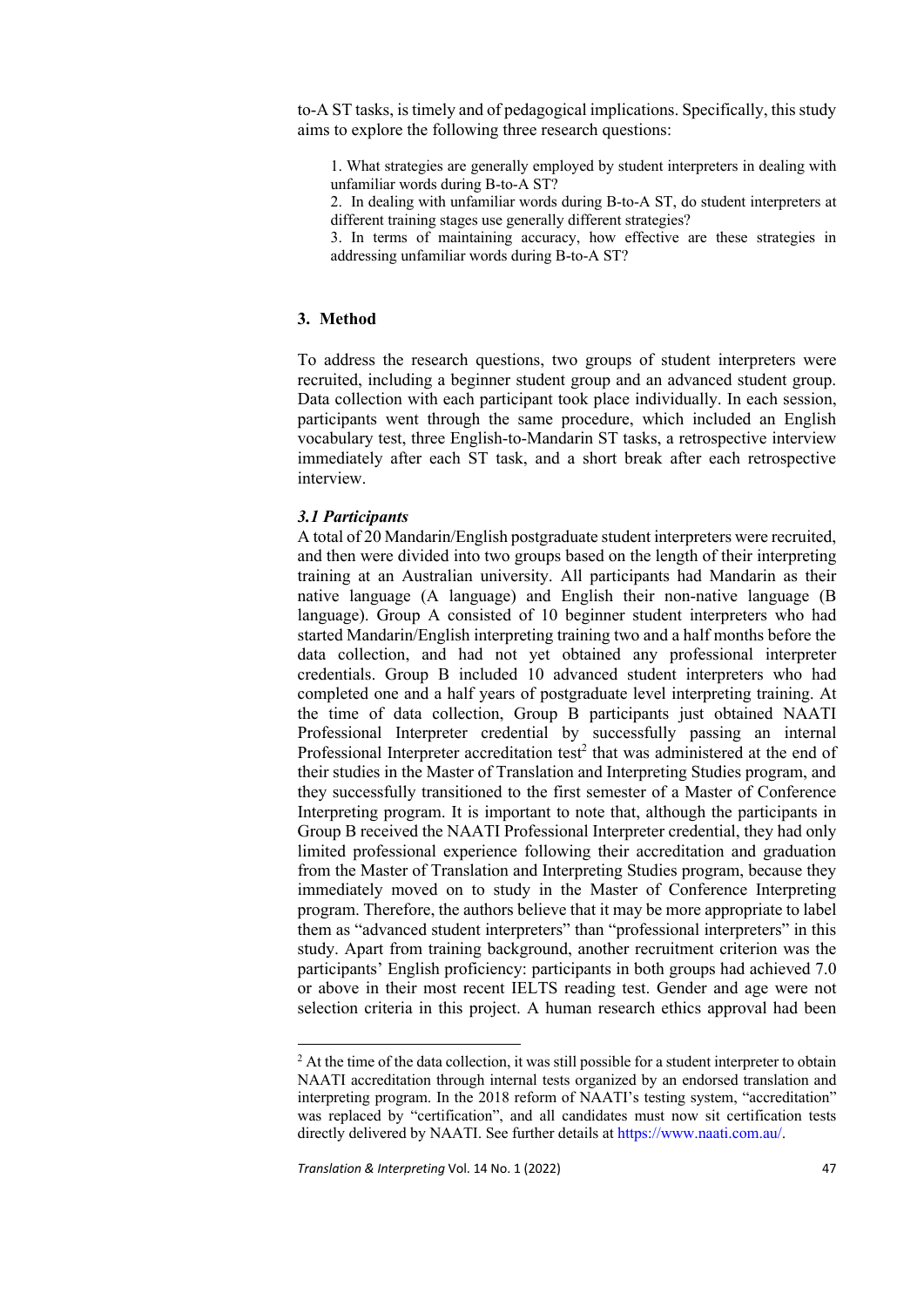obtained from the authors' institution before the data collection started, with all participants giving consent to the researchers to collect their data.

# *3.2 Texts for ST and vocabulary check*

Altogether three English texts were used for the English-to-Mandarin (B-to-A) ST tasks. Each text covers a different topic domain. The texts, selected from the Internet, are all "know-how" texts intended for giving advice to laypersons. Table 1 presents basic information about the texts.

| <b>English Source</b><br>Texts | <b>Title</b>                                                        | <b>Topic domain</b>                                                | Word<br>count |
|--------------------------------|---------------------------------------------------------------------|--------------------------------------------------------------------|---------------|
| <b>Text One</b>                | How to avoid acne                                                   | The text gives<br>common skin<br>care advice.                      | 265           |
| Text Two                       | How to take your baby's<br>temperature with a rectal<br>thermometer | The text provides<br>baby nursing<br>advice.                       | 330           |
| <b>Text Three</b>              | How to apply for parole                                             | The text<br>introduces<br>conditions for<br>parole<br>application. | 265           |

Table 1. The three source texts for ST from English into Mandarin

A Flesch Reading Ease test was conducted, and all three texts scored between 50 and 70, indicating they are standard in terms of readability (Flesch, 1948). As the focus of the current paper is on lexical items, a lexical sophistication test was also conducted to check the average frequency of the words used in the three texts compared to all English words in general. To achieve this, TAALES, a computational tool using various indices to test lexical complexity, was used (Kyle & Crossley, 2014). The average word frequency of each text was calculated based on the mean frequency score of all words used in two large corpora: the British National Corpus (BNC) written texts and the Corpus of Contemporary American English (COCA) academic texts. The frequency test results are presented in Table 2:

| Table 2. Average word frequency of the texts |
|----------------------------------------------|
|----------------------------------------------|

|                               | Text One | Text<br>Two | Text<br><b>Three</b> | <b>Index description</b>                                                                                                                         |
|-------------------------------|----------|-------------|----------------------|--------------------------------------------------------------------------------------------------------------------------------------------------|
| BNC Written Freg A<br>w       | 6.4      | 6.8         | 7.3                  | Mean frequency score of<br>all words in text, based on<br>British National Corpus,<br>written; frequency<br>per<br>million words                 |
| COCA Academic Fr<br>eg log AW | 2.5      | 2.5         | 2.8                  | Mean frequency score of<br>all words in text, based on<br>Corpus<br>the<br>οf<br>Contemporary American<br>English, academic; log-<br>transformed |

As Table 2 indicates, there is not much difference among the three texts in terms of word frequency, and on average, words in all the three texts are in the low frequency range in general (see Brysbaert et al., 2018).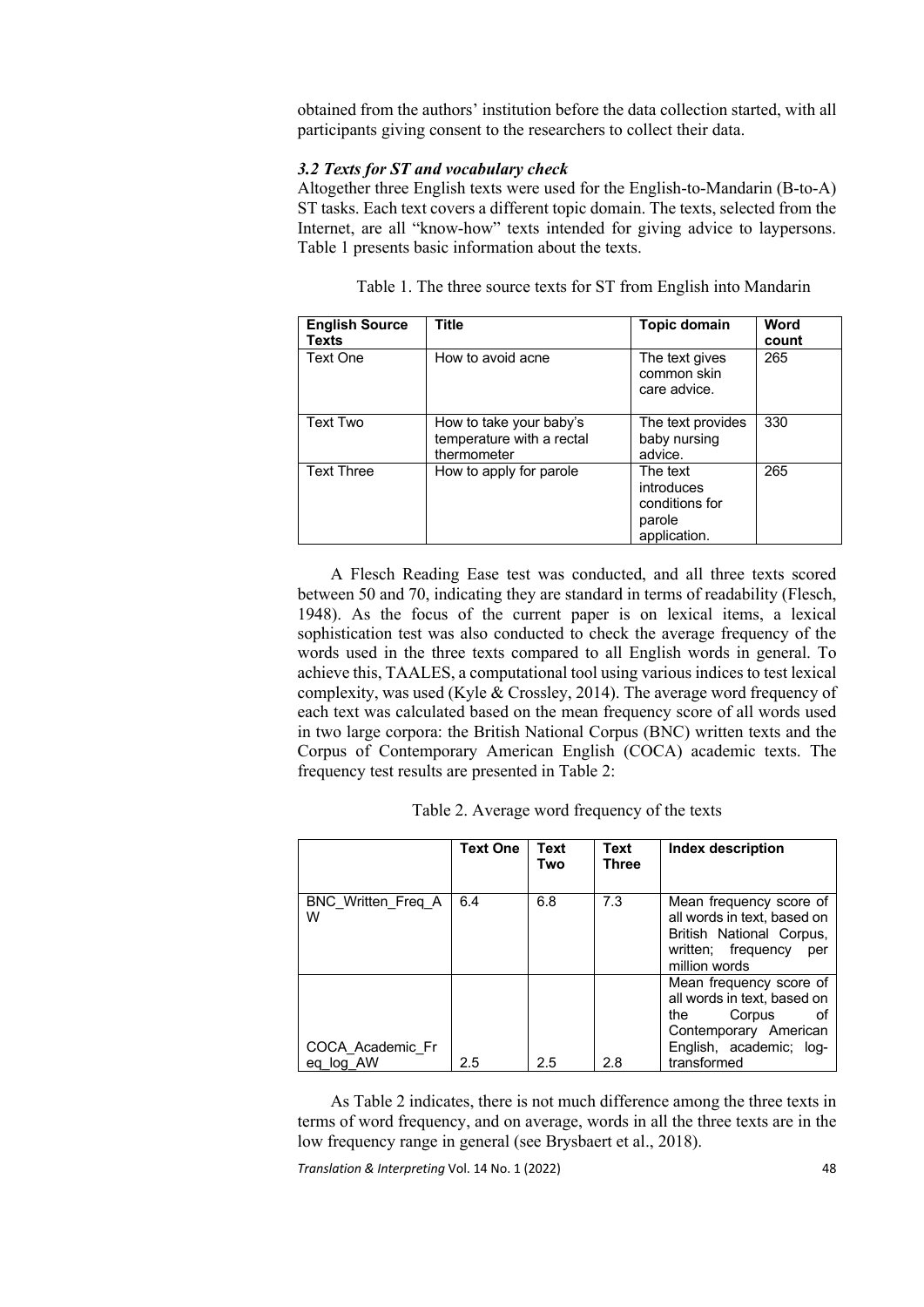Although word frequency has been found to be related to word familiarity (e.g., Tanaka-Ishii & Terada, 2011), language users' familiarity with words is subjective, and the magnitude of the word frequency effect varies with an individual's vocabulary size (Kuperman & Van Dyke, 2013). Therefore, it is important to first identify the words of interest for further analysis: they are the words that are potentially challenging to the participants during ST. For this purpose, prior to the data collection, a trial was conducted on two volunteer interpreters (they were not counted as "participants" in the project). The purpose of the trial was to identify a list of potentially 'difficult' words that could be further examined later in the ST tasks. In the trial, the two volunteers, who shared the same language background and English proficiency level as the 20 participants, were asked to sight translate the three English texts into Mandarin and to identify words that they were not familiar with during the ST. The two volunteers were encouraged to identify any words that they were uncertain about. As a result of the trial, a list of words was compiled. Later, in the ST experiment, the word list was used in an English vocabulary test for all participants. In the vocabulary test, participants were asked to assign the listed words to three categories: "known", "unknown" and "uncertain". If a word was identified as "known", participants needed to write down its meaning in either English or Chinese. The categorization of the words was based on Gile's (2009) Gravitational Model of language availability, where the "known" category represents those words which can be retrieved instantaneously from the interpreter's long-term memory, and the "uncertain" category represents those which are passively available in the long-term memory but cannot be retrieved at the moment of the vocabulary test, and the "unknown" category represents those which are not stored at all in the interpreter's long-term memory. In the vocabulary test, the words were presented in a list without any contextual information provided. In the case of polysemous words, participants only need to give one of the possible meanings.

It should be noted that some data was excluded from data analysis later. For example, from the results of the vocabulary test as well as the ST tasks which followed, the researchers noticed inconsistencies in some of the data collected: some participants had identified an English word as "known" but gave an inaccurate explanation, which indicates that the participants did not have correct knowledge about the word. As the focus of this research was on interpreters' strategies in dealing with words that they were knowingly unfamiliar with, such data was treated as invalid and was excluded from the analysis. It should also be noted that the boundary between "unknown" and "uncertain" was in fact not clear-cut, and the categorization was to help participants identify all the words that they were not familiar with on the list. In other words, the unfamiliar words to each participant were determined through their identification of "unknown" and "uncertain" words on the vocabulary list, as words in both categories represent meanings that were unfamiliar to the participants, which would pose challenges in the ST tasks and would require some coping strategies. The data analysis of this study therefore mainly concentrated on words in the "unknown" and "uncertain" categories, and the category of "known" words was not the focus in this paper.

## *3.3 ST tasks*

After the English vocabulary test, participants were given the three English texts for ST into Mandarin (i.e., from their B language into their A language). Participants were given three minutes to read each text before ST. When the ST task started, the researchers took special note of the participant's oral translation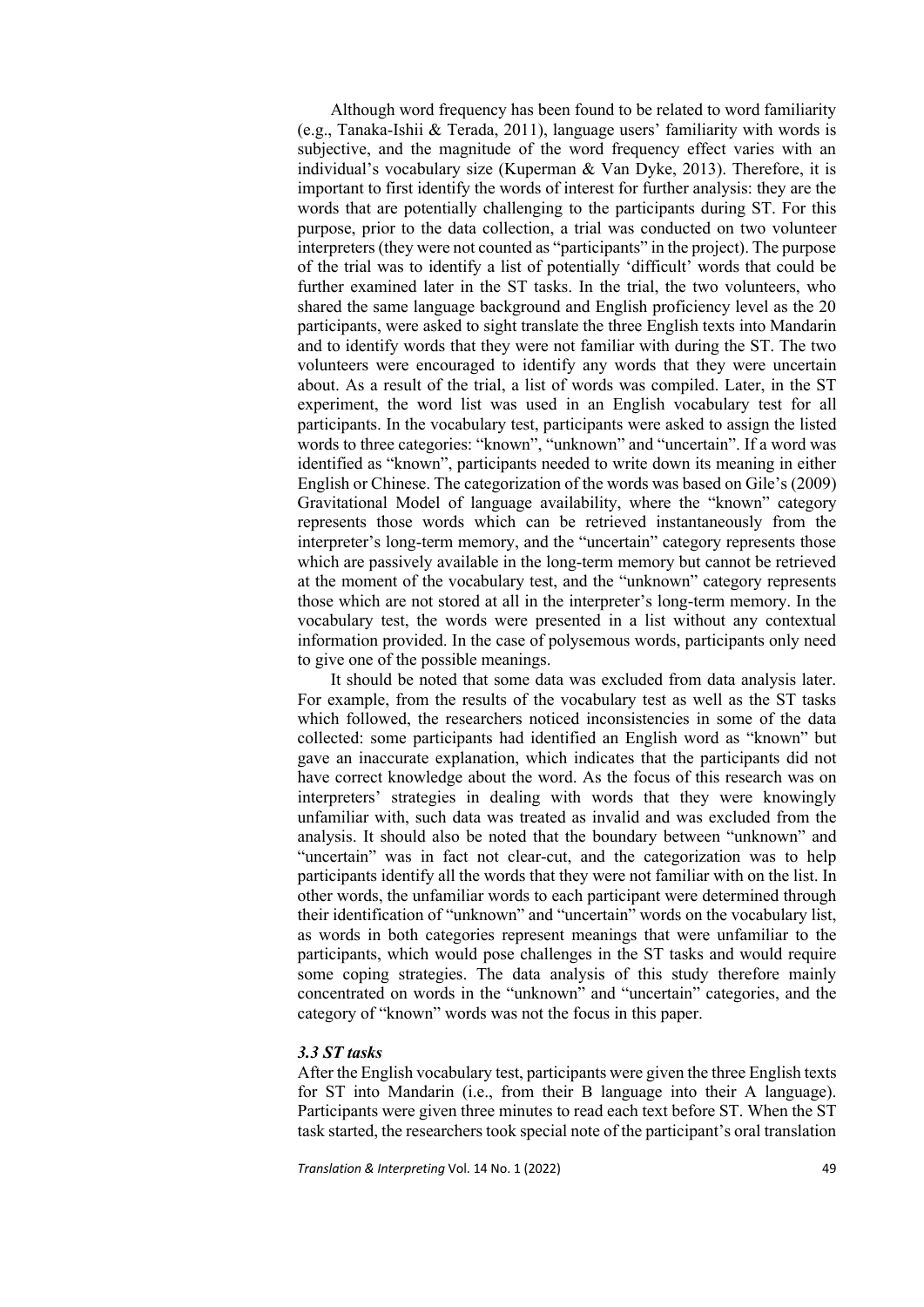of those words being included in the previous English vocabulary test. The participants' specific handling of those English words that they described as "unknown" and "uncertain" was noted down and highlighted by the researchers for retrospective interviews later. It is important to note that only translation units involving those words in the English vocabulary test were highlighted, as the focus of this research was on participants' handling of those words in the ST. Participants' ST performance was audio-recorded during the experiment and was later transcribed after the data collection was completed.

## *3.4 Retrospective interview*

An interview took place immediately after each ST task. During the interview, some semi-structured questions were asked focusing on each unfamiliar English word that had been highlighted during the ST task. As mentioned earlier, this article concentrates on the English-to-Mandarin ST of English words in the "unknown" and "uncertain" categories. The sample formats of the interview questions focusing on these two categories are presented in Table 3:

Table 3. Interview questions eliciting more information about how participants dealt with English words in the source texts described as "unknown" and "uncertain"

| Category                                                    | <b>Sample questions</b>                                                                                                                                                                                                                                                                                                                                                                                   |
|-------------------------------------------------------------|-----------------------------------------------------------------------------------------------------------------------------------------------------------------------------------------------------------------------------------------------------------------------------------------------------------------------------------------------------------------------------------------------------------|
| Question about<br>"unknown" English<br>words                | In the English vocabulary test, you identified the word "x"<br>as "unknown". Then in this sentence/paragraph, you have<br>translated it as "y". How did you work this out?<br>In the vocabulary test, you identified the word "x" as                                                                                                                                                                      |
| Question about English<br>words described as<br>"uncertain" | "unknown". Then in this sentence/paragraph, you have<br>left it untranslated. Why?<br>In the vocabulary test, you described the word "x" as<br>"uncertain". Then in this sentence/paragraph, you have<br>translated it as "y". How did you work this out?<br>In the vocabulary test, you describe the word "x" as<br>"uncertain". Then in this sentence/paragraph, you have<br>left it untranslated. Why? |

Participants' answers to these questions were both noted down and audio recorded. Where necessary, participants were asked to provide further explanations. By using these semi-structured "how" and "why" retrospective questions, the researchers aimed to encourage participants to reflect upon their decision-making process during the ST tasks.

#### *3.5 Data analysis*

Two researchers were involved in the data analysis. The researchers identified the participants' strategies in dealing with the highlighted "unknown" and "uncertain" words during the English-to-Mandarin ST tasks based on their explanations provided during the qualitative interviews. Following the analysis of the retrospective interviews, a taxonomy of different strategies being employed by participants was developed, and coding of data was completed according to the taxonomy (see Section 4 for details). Quantitative data was generated by counting the number of cases in each type of strategies to cope with the "unknown" and "uncertain" English words in the ST tasks. To maintain the reliability of the analysis, coding was completed by the two investigators independently, followed by an inter-rater reliability test using Cohen's (1960) kappa and the results indicate a satisfactory agreement ( $\kappa$ = 0.79). A cross-check was also conducted later, based on which controversial cases were further discussed until a consensus was reached.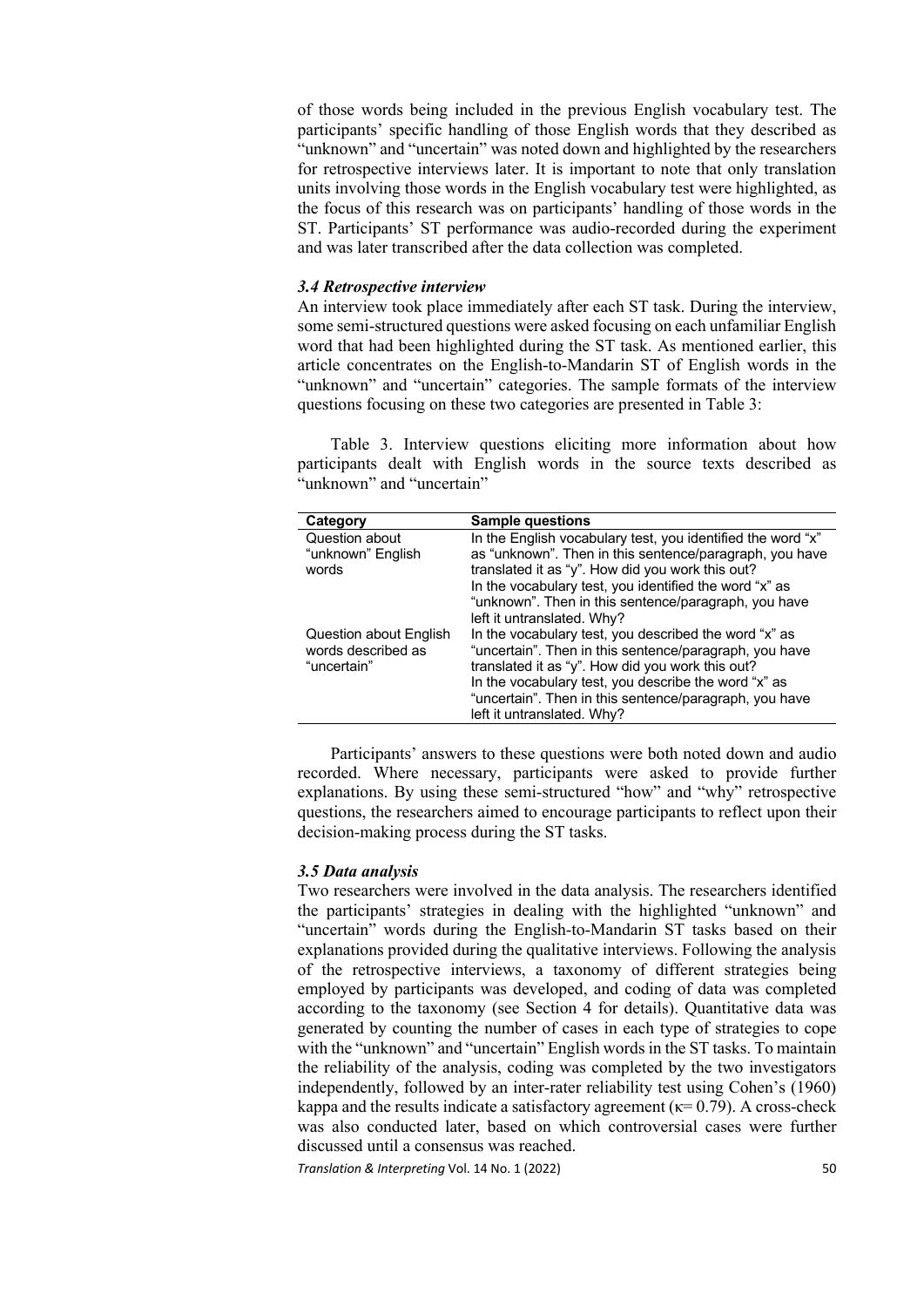To assess the level of accuracy being achieved in the handling of the unfamiliar words, participants' ST performance was first informally assessed by the researchers during the retrospective interviews. Results of the informal assessment served as the foundation for some of the semi-structured questions in these post-task interviews. Following the experiment, the recorded ST performance was formally assessed by the two investigators independently. Before the independent marking took place, a group marking of a few recordings was completed by the two investigators together to maintain consistency. The assessment focused on how acceptable the Mandarin renditions of the unknown/uncertain English words were when evaluated at sentence level (see details in section 4.3). An inter-rater reliability of marking was conducted using Cohen's (1960) kappa and the results indicated a satisfactory agreement ( $\kappa$ = 0.92).

# **4. Results and discussion**

This section presents results from both the qualitative and quantitative data. Section 4.1 focuses on the first research question: the strategies generally employed by student interpreters in dealing with unfamiliar English words during the English-to-Mandarin ST tasks. Sections 4.2 and 4.3 address the second and the third research questions, respectively: whether there is group difference in using the strategies; and how effective the strategies are in achieving accuracy in sight translating the unfamiliar English words.

# *4.1 Strategies in dealing with unfamiliar words*

Based on the data analysis, in general, the strategies adopted in dealing with unfamiliar words are found to fall into two categories: participants (i) either omitted the "unknown/uncertain" English words during English-to-Mandarin ST (ii) or translated these words, accurately or inaccurately, after inferring the meanings through various clues. In this paper, the authors named the former strategy "omission" and the latter "inference". Based on participants' answers to the interview questions, these two strategies were further categorized (see Table 4).

Table 4. A taxonomy of sight translators' strategies in dealing with "unknown" and "uncertain" words

| <b>Strategies</b> | Sub-types                               |  |
|-------------------|-----------------------------------------|--|
| Omission          | Strategic omission                      |  |
|                   | Passive omission                        |  |
| Inference         | Experiential knowledge-based inference  |  |
|                   | Contextual knowledge-based inference    |  |
|                   | Generalized inference                   |  |
|                   | Collocation-based inference             |  |
|                   | Morphological knowledge-based inference |  |

Figure 1 presents a general picture of using omission and inference by the two groups. As the figure shows, generally omission was less frequently used than inference and this situation applies to both Group A and Group B.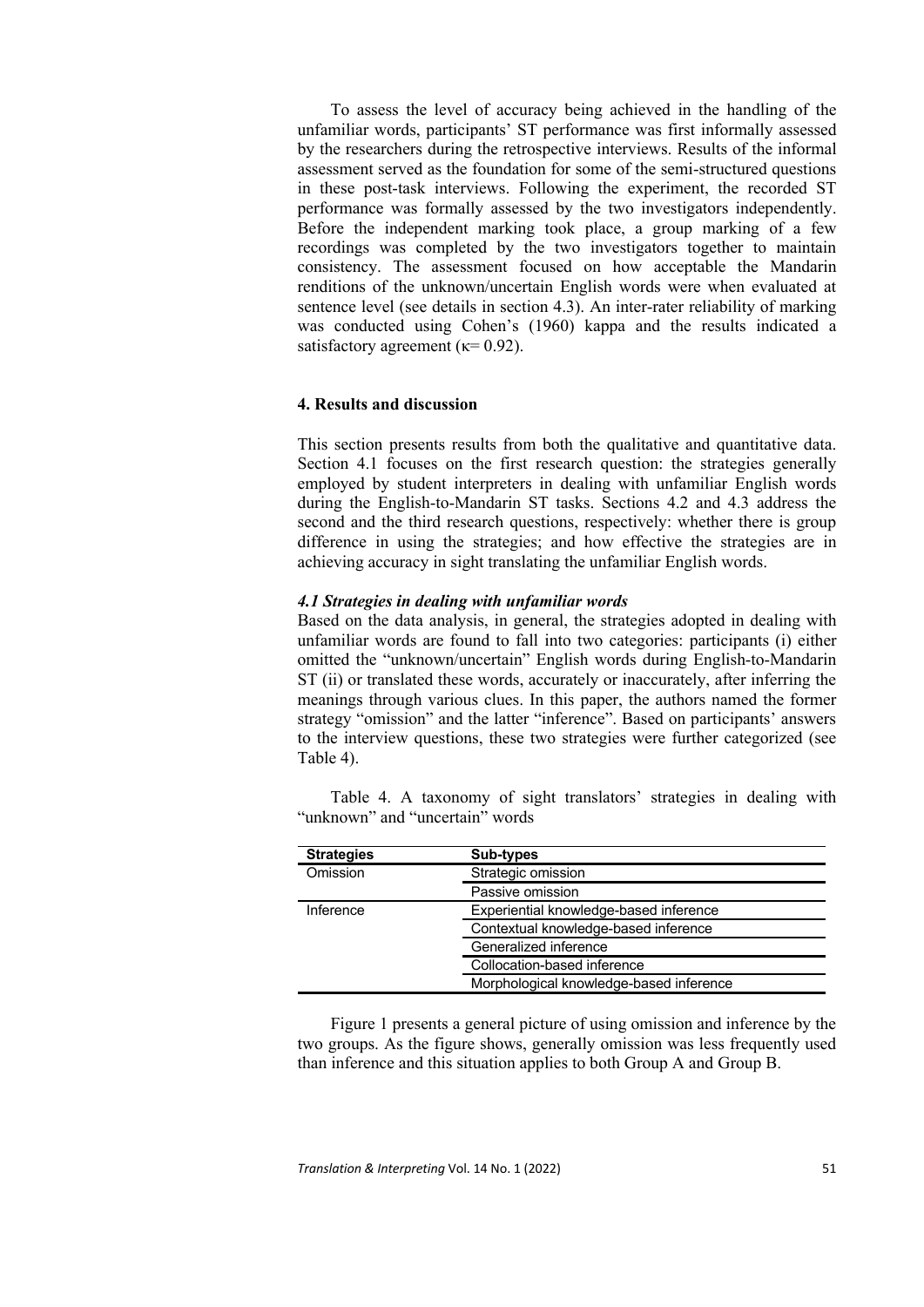

Figure 1. Inference and omission by two groups

# *4.1.1 Omission*

We used the term "omission" to indicate instances where an interpreter left out an "unknown" or "uncertain" word in the source text. Drawing on Napier's (2004) taxonomy of omissions in interpreting, the researchers identified two types of omissions in the ST data. The first type of omission in the ST data is "strategic" omission, where the interpreter intentionally omits a word (or words) without causing a loss of meaningful information. The concept "strategic" omission is similar to Napier's (2004, p. 125) definition of "conscious strategic omission" as "omissions made consciously by an interpreter, whereby a decision is made to omit information in order to enhance the effectiveness of the interpretation". The second type of omission in the ST data is "passive" omission, where the interpreter is conscious of the omission and has opted for it intentionally, due to a lack of comprehension of a particular lexical item (or a message) in the source text. The notion "passive" omission resembles Napier's (2004, p. 125) definition of the "conscious intentional omissions" but interpreters often make such passive omissions unwillingly when they are aware of the consequence of meaning loss. It is important to clarify that, unlike what is described in Gile's  $(2009)$  Tightrope Hypothesis<sup>2</sup>, where an omission is caused by the interpreter's processing-capacity limitations, a passive omission in this paper is mainly due to the interpreter's insufficient lexical knowledge in either the source language or the target language.

In identifying strategic and passive omissions in this project, both the marking of participants' ST performance and their retrospective interviews were analyzed. Where an omission was assessed as not causing loss of meaningful information, it was coded as 'strategic'. In comparison, where an omission resulted in loss of coherence or loss of meaningful content, it was coded as 'passive'. Participants' self-explanations in the retrospective interviews were used as a useful reference in determining the type of omissions

 $2$  Gile's (2009) Tightrope Hypothesis refers to an assumption that most of the time an interpreter works close to cognitive saturation and thus any challenge in the source text may trigger the interpreter to experience cognitive overload and make an error in the interpretation.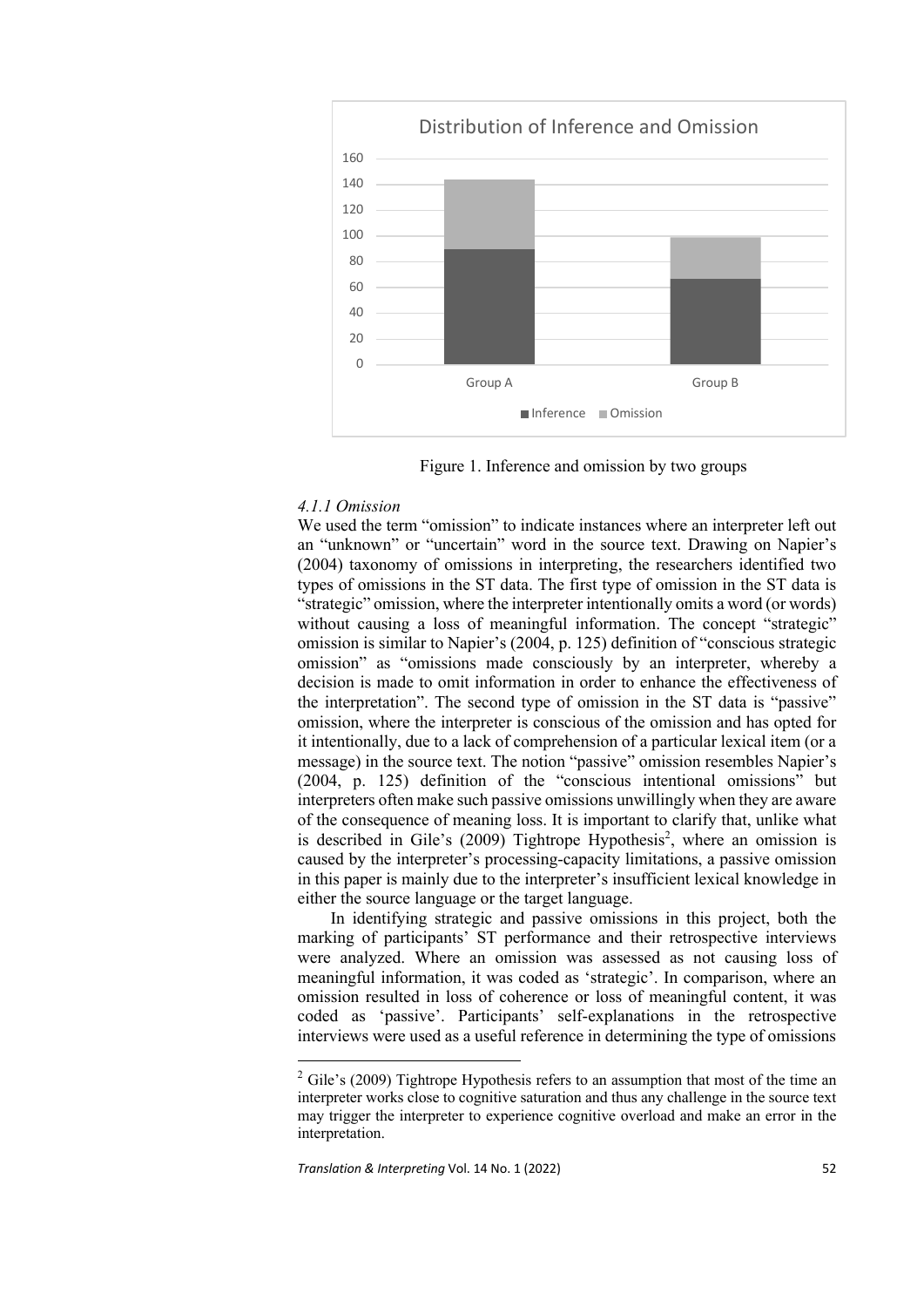that they made. Apart from participants' own reflections, an additional helpful indicator in identifying a passive omission was a salient pause (usually longer than 2 seconds). The silent pause typically happened before an identified passive omission, indicating the time when the interpreter struggled to look for a solution to the problem, but without success. As some participants explained later, they "got stuck on the unknown word" and therefore "had to skip the translation of it". Essentially, such an omission is a reluctant but conscious decision which leads to poor accuracy in the target language output.

Based on the data collected from the ST experiments and from the retrospective interviews, the potential reasons behind a "strategic omission" seem to be more complex than those behind a "passive omission". It is found that the use of strategic omission was often based on the interpreter's weighing of the meaning value of the English word in the source text as well as the risk of making a mistake in the target language output. In other words, the interpreter decided to leave out the "unknown/uncertain" English word due to two major concerns: on the one hand, the interpreter believed that the meaning represented by such an English word was not significant, so omitting it would not cause a serious accuracy problem; on the other hand, the interpreter realized that, due to their insufficient knowledge of this English word, an attempt to translate it may cause a translation error. Such a conscious decision-making process is demonstrated by a typical explanation given by a participant from Group B in this project when she was asked why she did not translate the word "rubbing" in the sentence of Text Two "To prepare the thermometer, clean the end with rubbing alcohol or a little soap and warm water":

I left it untranslated because I wasn't sure about the meaning here and I didn't want to make a mistake. Also, it's an adjective modifying "alcohol", so I guess it's okay if I translate "alcohol" only.

In another example, when explaining why he omitted "acne vulgaris" in translating the sentence "Common acne (aka "acne vulgaris") is a skin condition characterized by what are often called pimples or zits", a participant from Group B provided the following explanation:

I guess it probably means the same as "common acne", but I cannot think of another name for "acne" in Chinese. Anyway, it's something in the brackets, so I think it's fine to leave it out.

The quotes above indicate that the interpreters evaluated the meaning value of the "unknown" or "uncertain" words in the English source texts and compared the potential consequence of omitting them with the consequence of making a potential mistake. And in adopting the strategy of "strategic omission", those interpreters believed that it was "safer" to omit the words than to provide possibly inaccurate translations. Essentially, a "strategic omission" is an active strategy to avoid making an obvious mistake in the ST.

## *4.1.2 Inference*

We used the term "inference" to refer to instances where an interpreter managed to guess the meaning of the "unknown" or "uncertain" English words on the basis of various types of textual and non-textual clues and worked out a translation of the "unknown" or "uncertain" words – such a translation could be either acceptable or unacceptable. Essentially, inference is an active strategy, though it carries a risk of leading to inaccuracy. When asked to explain, participants often used the word "guess", such as "I simply guessed the meaning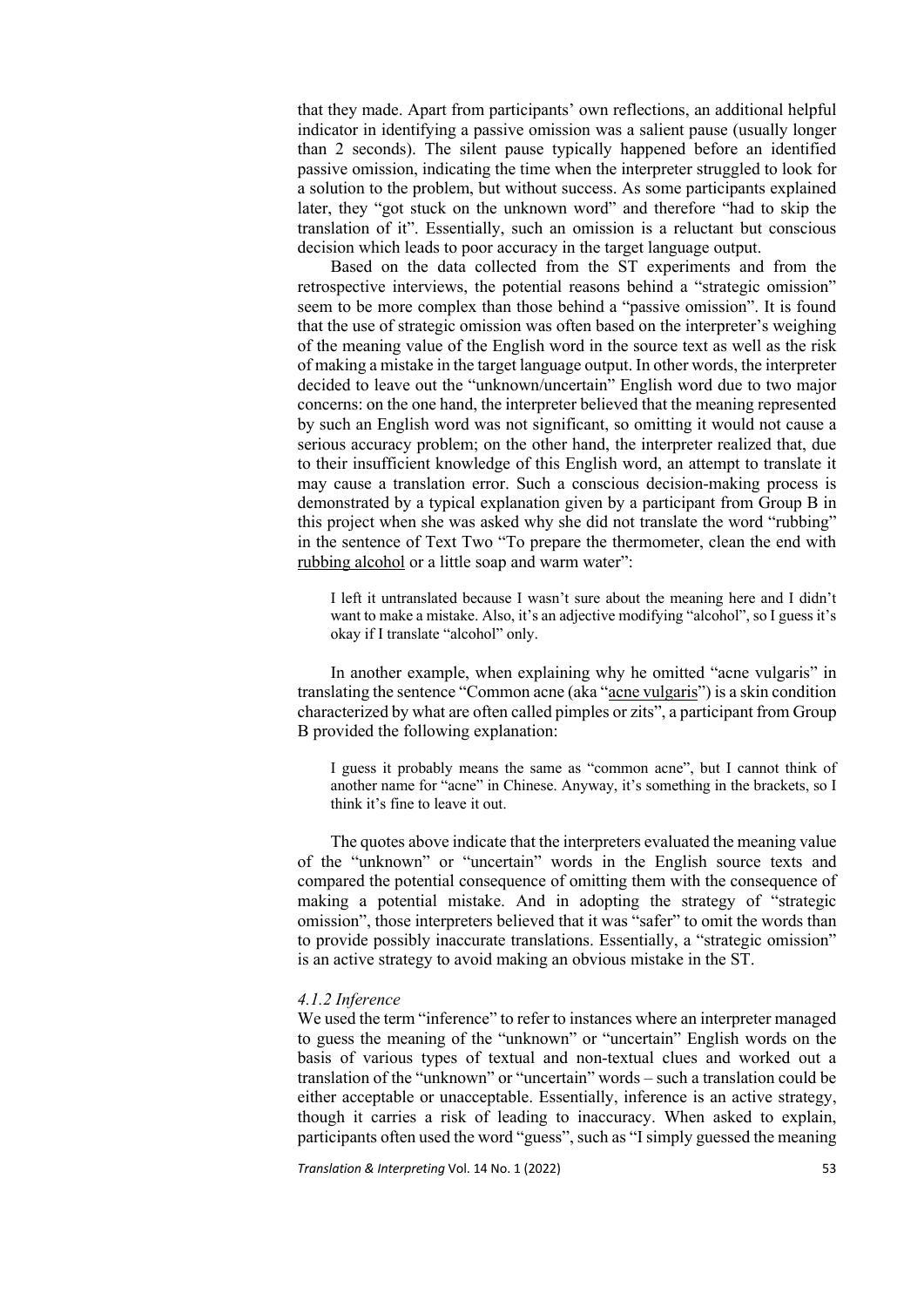based on the text information"; "I made a wild guess based on the collocation"; and "I guess it means x because I had a similar experience in the past". Obviously, participants relied on one or more types of knowledge to find a solution for the unfamiliar word. The following section uses some participants' typical explanations from the retrospective interview to illustrate each type of inference.

# *Experiential knowledge-based inference:*

We used the term "experiential knowledge-based inference" to refer to situations where interpreters used their general knowledge about the topic domain, which derived from their life experience or learning, to process the meaning of an "unknown" or "uncertain" word in the source text. This strategy is illustrated by the following remarks from a participant in Group A:

#### Background:

The participant indicated in the English vocabulary test that the word "puberty" was unknown to him. However, he accurately conveyed the meaning of this word in the relevant sentence, "Some factors, such as being in puberty, can't be altered, but you can take steps to avoid and prevent acne.".

#### Participant's explanation:

I didn't know the word in the first place. But in the text it says factors causing acne, such as "puberty", cannot be altered, so I guess the word "puberty" must mean "青春期" (puberty) because I know age cannot be altered and I personally had acne when I was a teenager.

## *Contextual knowledge-based inference:*

In our study, we used the term "contextual knowledge-based inference" to refer to situations where interpreters used the knowledge that they had gained from reading the source text, based on which they determined the meaning of an "unknown" or "uncertain" word. The contextual knowledge may derive from reading the whole text in general. Some useful contextual clues include: the overall purpose or the function of the text, the audience for which this text is written, and the subject matter of the text. Sometimes, contextual knowledge derives from the general understanding of a paragraph. An interpreter may use the contextual knowledge obtained from different levels (paragraph/sentence/ clause/phrase) to help determine the meaning of an unfamiliar word. This strategy can be illustrated by the following comments from a participant in Group B:

Originally, I had no idea what "prescribed prisoner" meant. But after reading the following paragraph, I realized what the meaning was.

Sometimes, participants guessed the meaning of "unknown" or "uncertain" English words based on both the general and contextual knowledge that they had obtained through reading. An example is presented below:

#### Background:

A participant from Group B indicated in the English vocabulary test that she did not know the word "exfoliate". However, she accurately rendered this word in different places in the first source text.

Participant's explanation:

I didn't know the word. But through reading, I knew the whole text was about looking after your skin, and in the last paragraph the advice was to exfoliate once a week.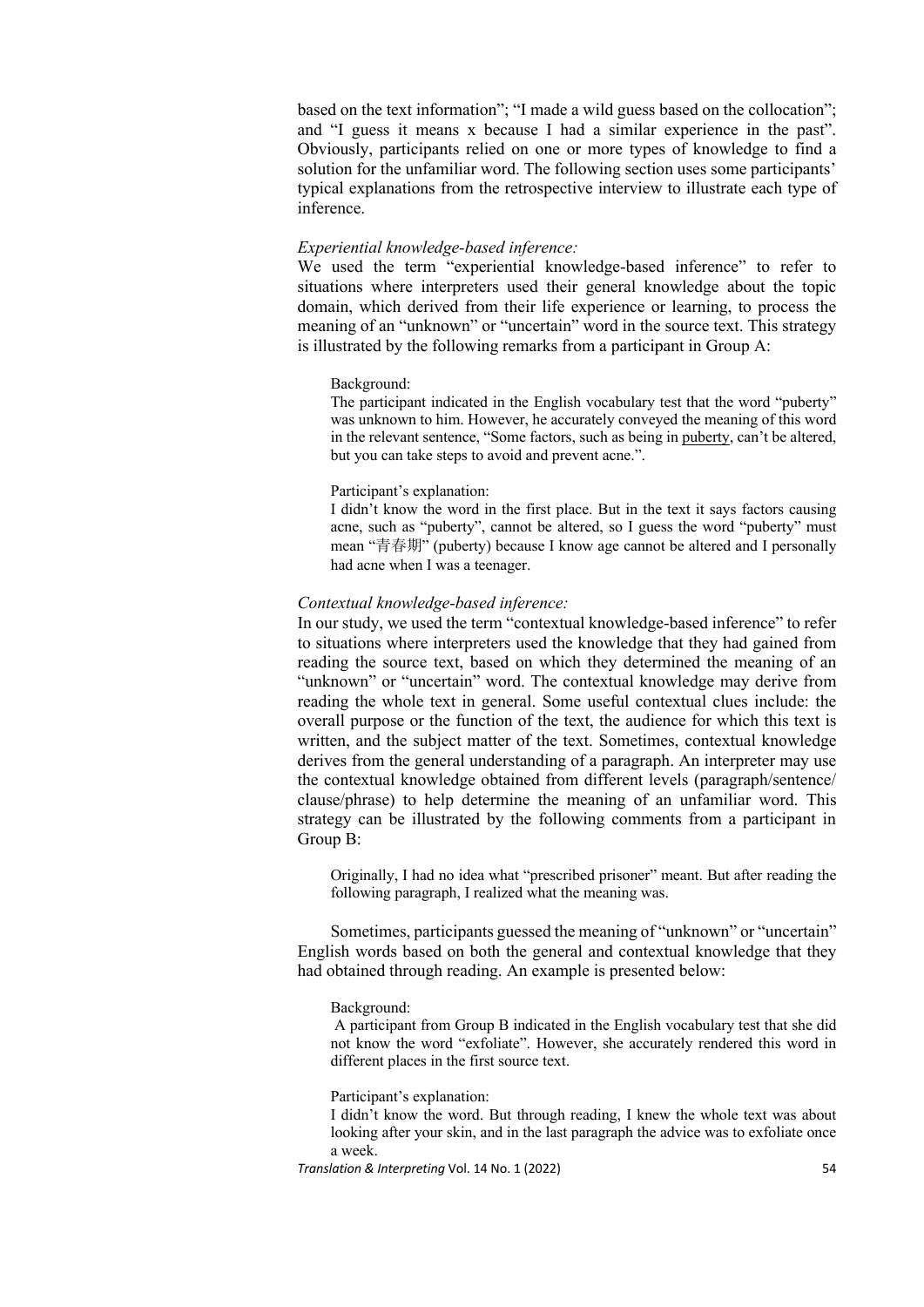After reading this, I realized immediately what this word meant because removing dead skin is a routine normally done once a week.

In this example, the participant used both her experiential knowledge about skin care and the contextual knowledge, including the subject matter of the whole text and the specific topic in the last paragraph, to work out the meaning of the "unknown" word.

## *Generalized inference*

In our research, we used the term "generalized inference" to refer to instances where interpreters were unable to work out the precise meaning of an "unknown" or "uncertain" word, and instead used a word representing a more general class of the kind as the equivalent in the target language. The generalization strategy was usually based on a taxonomic or part-and-whole semantic relationship. An example is presented below:

#### Background:

The participant indicated in the English vocabulary test that she was "not sure" about the word "bulb". Later in the following sentences in the source text, "Press the thermometer button to turn it on. Gently insert the bulb about three-quarters of an inch to an inch (2 to 2.5 centimeters) into her rectum."*,* the participant rendered "bulb" as "温度计" (the thermometer), without specifying that it meant the bigger end of the thermometer.

#### Participant's explanation:

I was not quite sure about the translation of "bulb" here, but I knew it referred to one end of the thermometer – I just couldn't find a proper equivalent word in Chinese at that moment. So I decided to use "温度计" (the thermometer) to refer to it because it is a part of the thermometer anyway and the readers [listeners] should be able to figure it out.

As the example illustrates, the interpreter attempted to avoid an obvious mistake by using a general name (温度计the thermometer) to refer to a specific part of the item (the bulb). This interpreter's rendering of "bulb" as "温度计" (the thermometer) may adequately convey the pragmatic meaning to the listeners, but the specific and precise meaning of the English word has been generalized.

Similarly, in other examples of generalized inference, some interpreters used a general reference word in Chinese, such as 这个(*this*) or 那个(*that*)*,*  to refer to a specific thing that was originally represented by an English noun that was unfamiliar to the interpreters. Although generalized reference is identified as a coping strategy in the current paper, it is important to point out that such practice may not always be accepted as a positive strategy in addressing the problems caused by an unfamiliar word, as the solution is based on a dangerous assumption that the target audience is able to infer the delicate details of the meaning that are missing in the general reference.

## *Collocation-based inference*

*Translation & Interpreting* Vol. 14 No. 1 (2022) 55 We used the term "collocation-based inference" to refer to a strategy with which an interpreter decided on a translation by observing the collocation between the unfamiliar word and the other words or elements that they had already known in the source text. Such collocation could be a lexical collocation where an "unknown" or "uncertain" word came together with a "known" word to form a group or phrase. Alternatively, it could be a syntactic collocation where an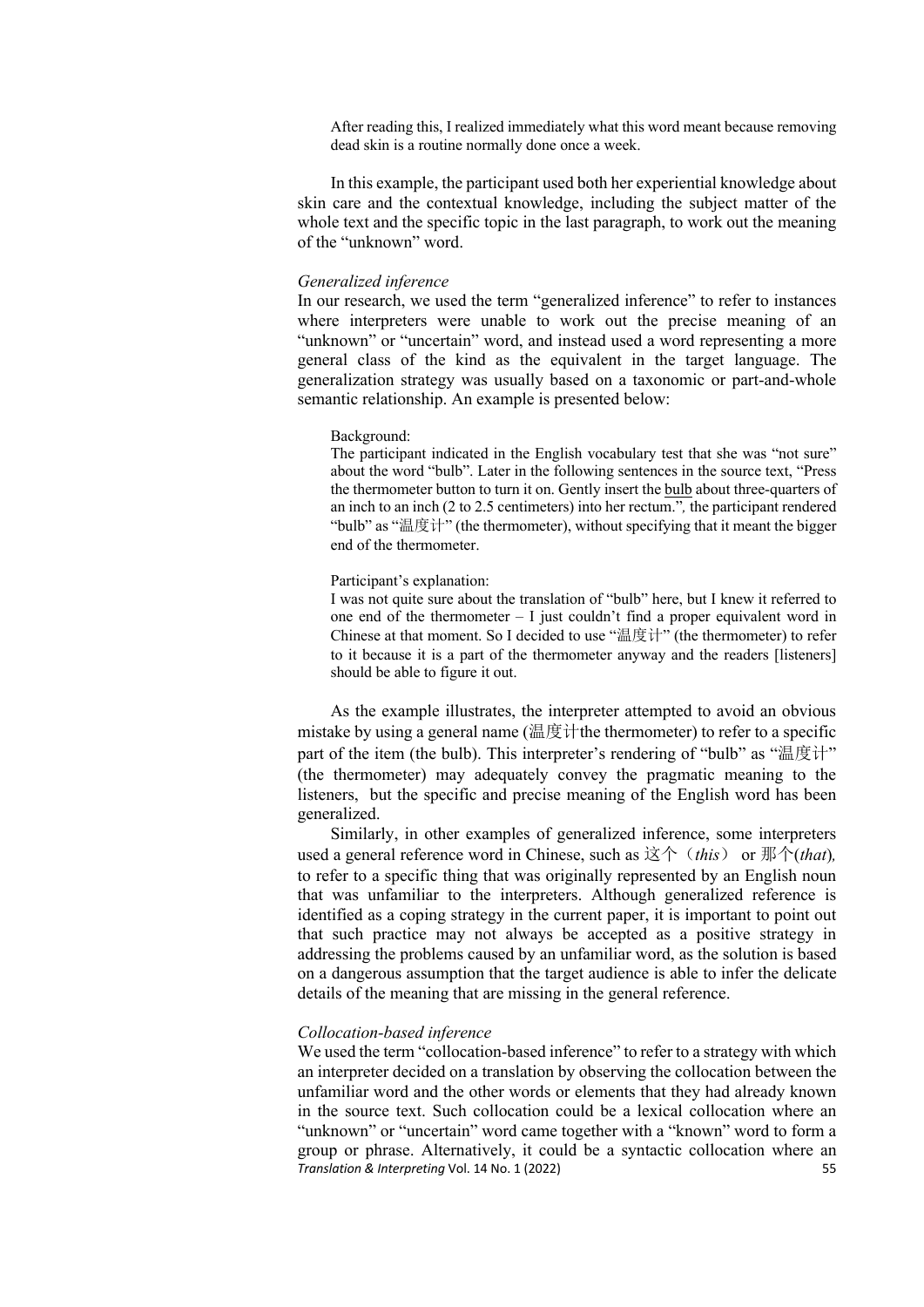"unknown" or "uncertain" word and a "known" word or phrase formed a syntactic relationship such as a Subject-Verb or Verb-Object structure. By observing the collocational relations between the familiar and the unfamiliar words, the interpreter determined the meaning of the unfamiliar word. An illustrating example is given below:

#### Background:

A participant from Group B indicated in the English vocabulary test that she did not know the words "slough" and "unclog". Later in the following sentences in the English source text, "Exfoliating means gently wiping off the outer layer of the skin (called the epidermis) in order to help slough off dead skin and unclog pores"*,*  the participant translated "slough off dead skin" as "去除死皮" (remove dead skin) and "unclog pores" as "打开毛孔" (open the pores).

#### Participant's explanation:

Although I didn't know the word "slough", I noticed that it worked together with "off", and "dead skin" was the Object in the sentence, so it's easy to guess the meaning overall – what else can you do with the dead skin except "removing" it? …You either "block" the pore or "open" it, and obviously here it is talking about a good effect, so that's how I worked it out.

As the example above indicates, to use this strategy, an interpreter needs some experiential knowledge to process the collocational relationship between an unfamiliar word and the neighboring words that are already known.

## *Morphological knowledge-based inference*

We used the term "morphological knowledge-based inference" to refer to instances where interpreters used their morphological knowledge to find out the meaning of unfamiliar words. Obviously, in such a case, the problematic word contains either a lexical morpheme (which carries meaning, such as *post-* or *pre-)* or a grammatical morpheme (which carries a grammatical function, such as *-ness*) that is already known by the interpreter. An interesting example is presented below:

#### Background:

A participant from Group A indicated in the English vocabulary test that she did not know the word "rectum". Later in the following sentences in the English source text, "Press the thermometer button to turn it on. Gently insert the bulb about three-quarters of an inch to an inch (2 to 2.5 centimeters) into her rectum, or until the tip of the thermometer disappears."*,* the participant translated "rectum" as " $\mathbb{H}$ ]" (anus).

## Participant's explanation:

After reading the text, I realized that "rectal thermometer" actually referred to that kind of thermometer to be used in one's bottom. With this knowledge, when I saw the word "rectum", which looks similar to "rectal", I realized that it must be the noun form of the word.

In this example, the participant first used contextual knowledge to determine the meaning of "rectal thermometer", and then used her morphological knowledge to infer the meaning of "rectum". Strictly speaking, the inference in this example is based on both experiential knowledge and morphological knowledge of the interpreter.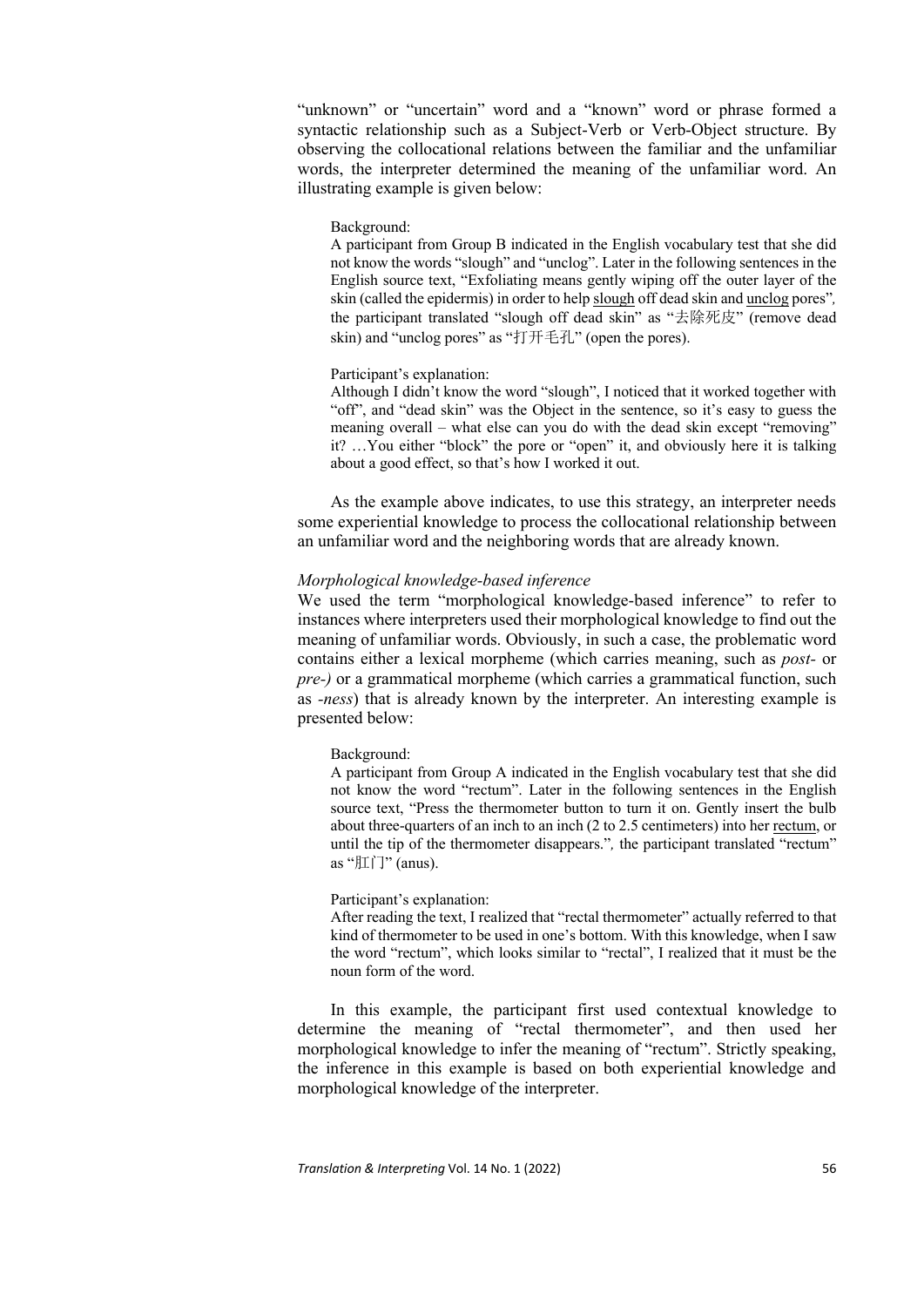# *4.2 Quantitative results regarding the use of strategies*

To address the second research question, this section presents the quantitative data of each type of strategies used and compares the two groups of participants in terms of their use of these strategies. It is necessary to acknowledge that, although we aim to approach the question from a quantitative perspective, the statistical indication of these results is limited due to the small sample size in this project. The purpose of adopting a quantitative approach is to shed light on potential factors behind these results and orient to larger-scale projects in the future.

# *4.2.1 The use of omission*

Figure 2 shows the frequency of using the different types of omissions by the two groups in dealing with "unknown" or "uncertain" words in sight translating the three source texts.



Figure 2. Participants' use of omissions

Figure 2 shows a remarkable difference in the use of omission between the two groups of participants when they encountered "unknown/uncertain" words. Overall, the first-year student interpreters in Group A used omission more frequently (58 times in total) than the advanced student interpreters in Group B (35 times in total). This result pattern is probably related to the fact that on average the first-year student interpreters encountered more "unknown" and "uncertain" words than the advanced student interpreters (19 vs.15 on average), which led to more omissions in the former's target language output.

In addition, the first-year student interpreters in Group A used more "passive omissions" than "strategic omissions" in the three ST tasks (33 vs. 25). By contrast, the advanced student interpreters in Group B used markedly more "strategic omissions" than "passive omissions" (30 vs. 5). These findings indicate that the advanced student interpreters were more active in responding to unfamiliar words, whereas the beginner student interpreters were more likely to flounder when in the same situation and thus "passive omission" happened as an ad hoc solution.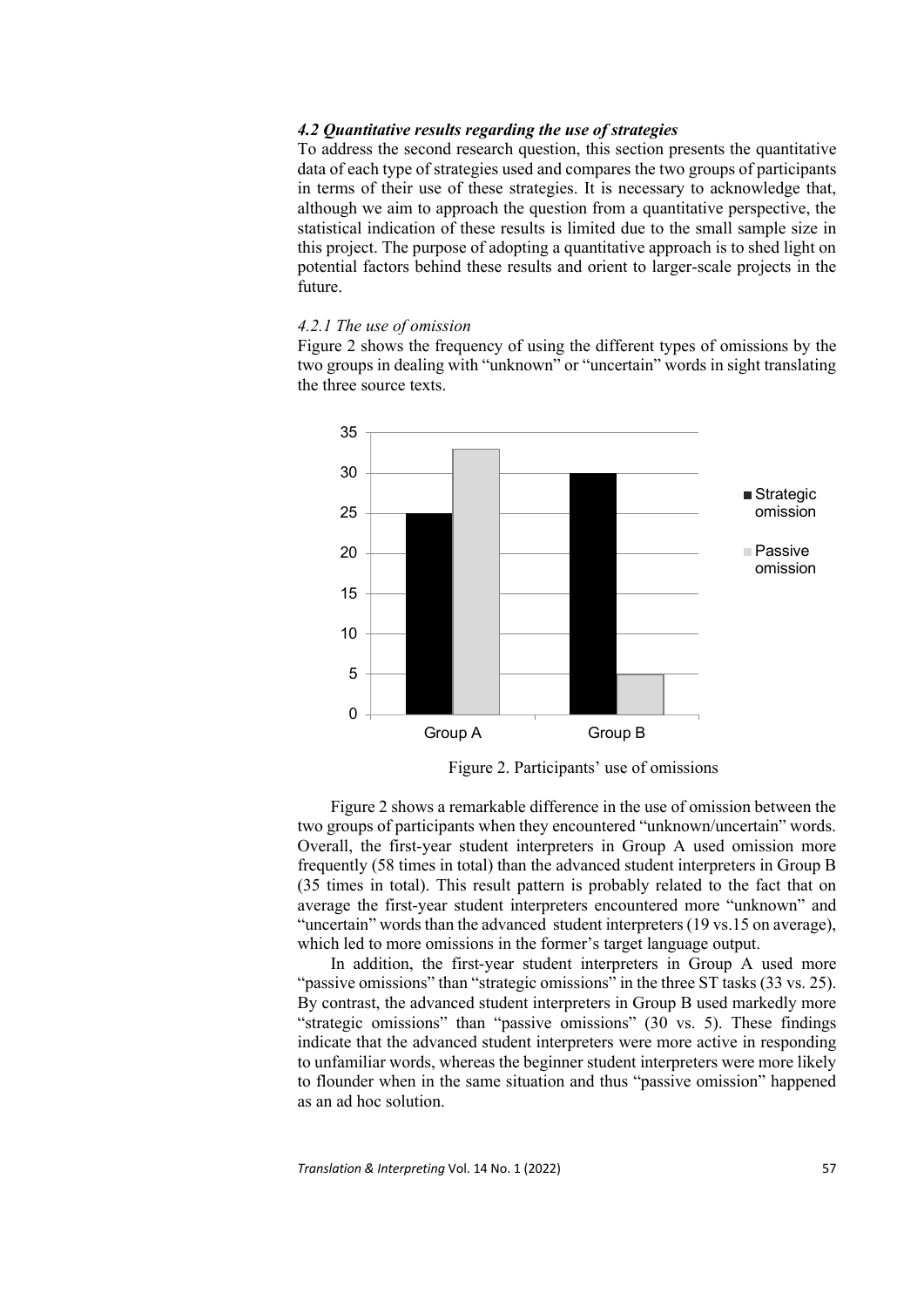# *4.2.2 The use of inference*

Figure 3 shows the use of different types of inference by both groups in coping with unfamiliar words in the ST.



Figure 3. Participants' use of inference

As shown in Figure 3, the two groups of participants demonstrated similar patterns in the use of different types of inference, though generally Group B participants inferred less often than Group A. The use of contextual knowledgebased inference was the predominant type in both groups, followed by the use of experiential knowledge-based inference, and then collocation-based inference. The other two types of inference, including generalized inference and morphological knowledge-based inference, were not commonly used strategies. These results indicate that an interpreter's encyclopedic knowledge derived from experience, their contextual knowledge developed from text-reading, as well as their linguistic knowledge in detecting collocational relations, are particularly helpful in determining the meanings of unfamiliar words during the B-to-A ST. In comparison, the reason for the low frequency of generalized inference might be related to the fact that this strategy comes with the risk of missing important meaning details and therefore is probably an unfavored expedient option. The similarity between the two groups also indicates that the two groups of student interpreters, though at different training stages, relied on similar strategies in inferring the meanings of unfamiliar words during B-to-A ST.

It is also worth noting that the advanced student interpreters in Group B used more collocation-based inference than the first-year student interpreters in Group A (35 vs. 25). This is the only inference strategy that was used more by Group B than Group A. As both groups achieved similar IELTS results in reading (7.0 or above) at the time of the experiment, it is possible that longer training might help Group B participants develop a better sense in detecting lexical and grammatical collocations than the first-year student interpreters, which helped them in making an inference.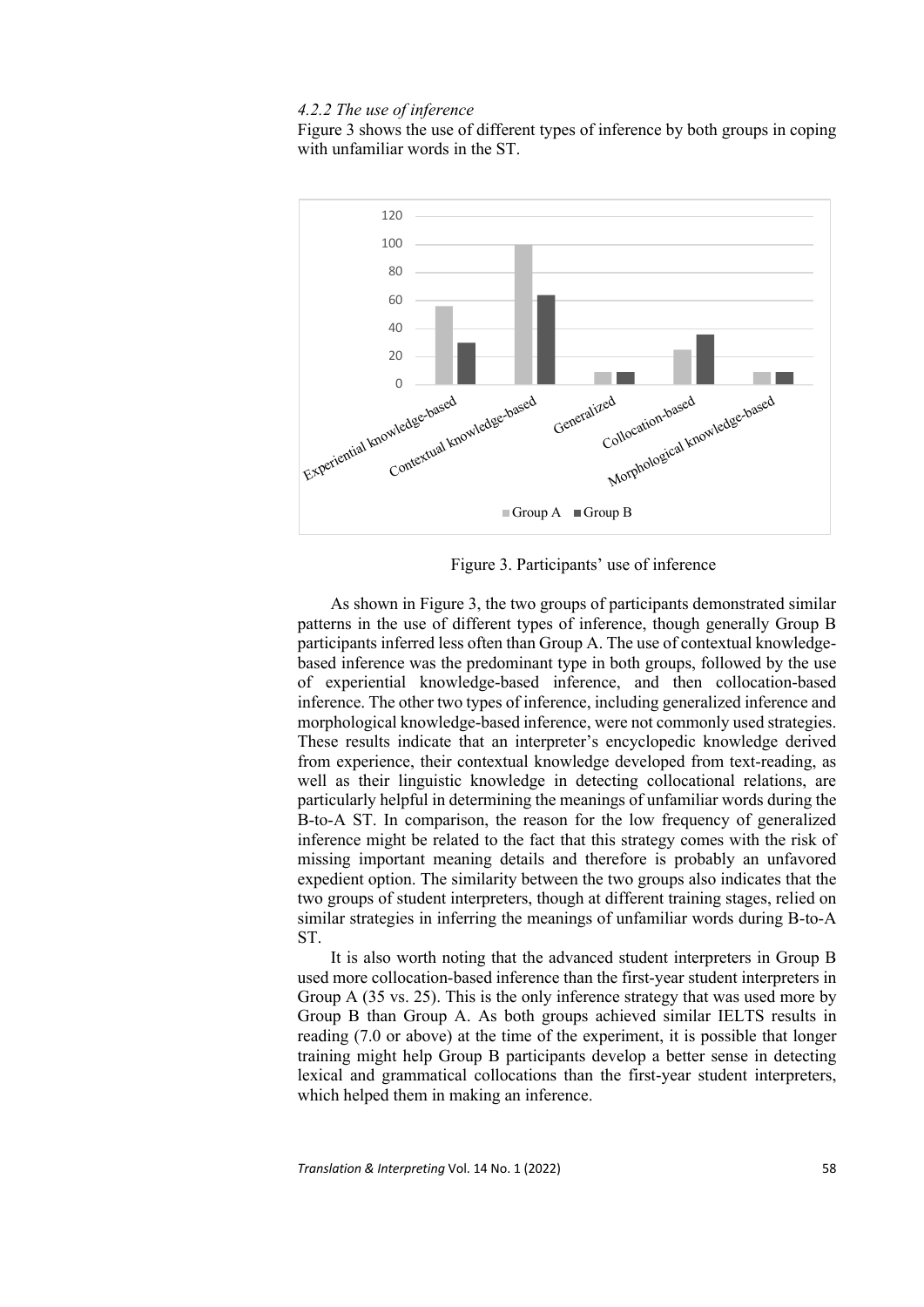# *4.2.3 The use of multiple types of inference*

Participants in both groups were found to have used more than one type of inference simultaneously to deal with the "unknown" and "uncertain" English words in the ST process. Figure 4 shows the percentage of each type of inference that was adopted jointly with other types of inference.



Figure 4. Participants' use of multiple types of inference

As illustrated in Figure 4, again, both groups showed a similar pattern when multiple types of inference were used simultaneously: the use of multiple types of inference often involved experiential knowledge-based inference (93% in Group A; 67% in Group B), and/or contextual knowledge-based inference (73% in Group A; 57% in Group B), and/or collocation-based inference (77% in Group A; 54% in Group B). In other words, these three types of inference were less likely to be adopted alone; rather, participants in both groups showed a similar frequency pattern to use more than one of these types of inference simultaneously.

Moreover, the two most frequent combinations of multiple types of inference are presented in Table 5:

Table 5. Two most frequent combinations of multiple types of inference to cope with unfamiliar English words

| The use of multiple types of inference                                   | Group A (total<br>count in all three<br>source texts) | <b>Group B (total</b><br>count in all<br>three source<br>texts) |
|--------------------------------------------------------------------------|-------------------------------------------------------|-----------------------------------------------------------------|
| Experiential knowledge + contextual<br>knowledge                         | 34                                                    | 8                                                               |
| Experiential knowledge + contextual<br>knowledge + collocation knowledge | 8                                                     | 10                                                              |

It can be seen from Table 5 that the interaction between participants' preexisting knowledge about the subject matter (i.e., their experiential knowledge) and the newly developed contextual knowledge (through reading the source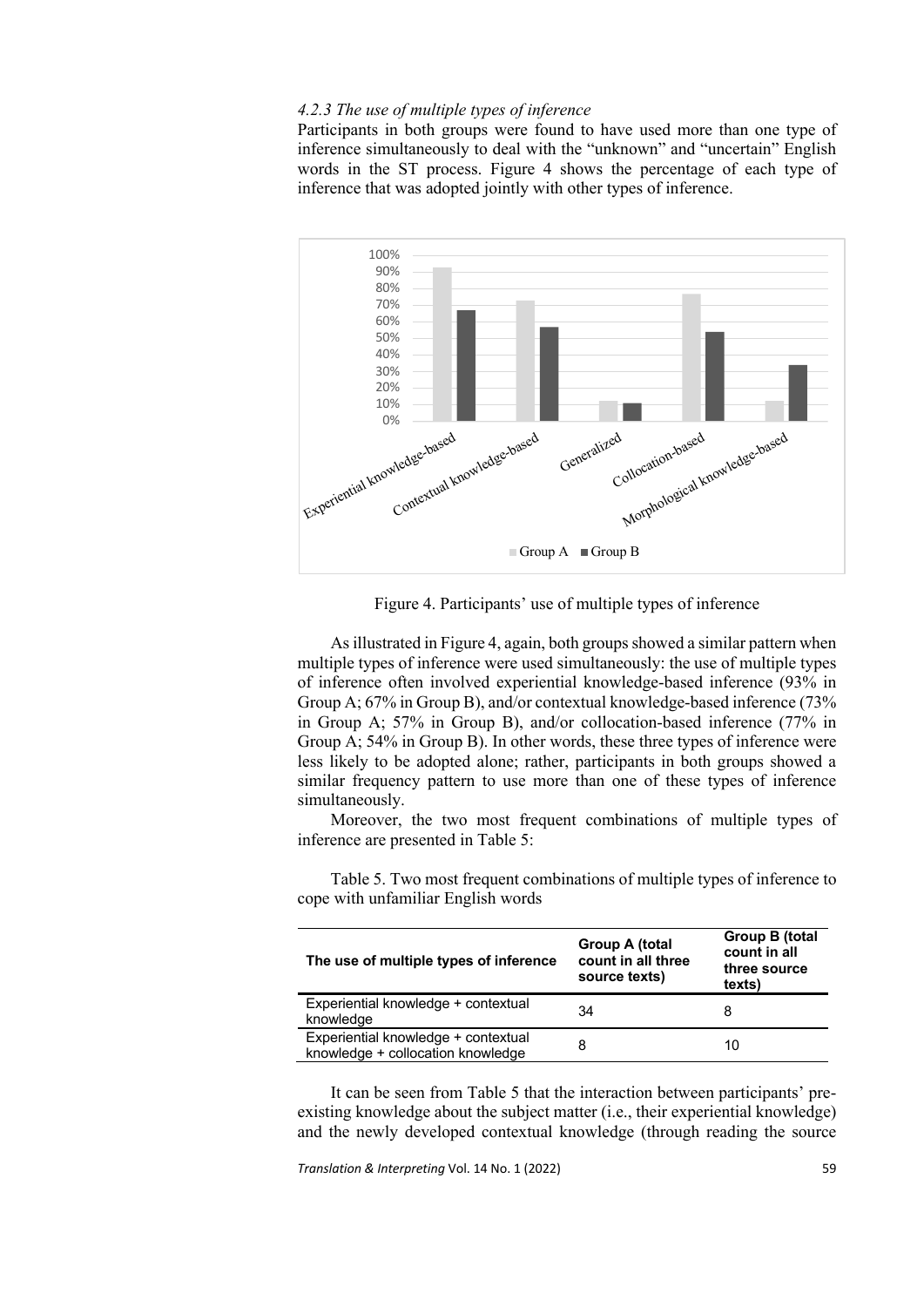texts) played an important role in processing the meaning of unfamiliar words in B-to-A ST. In other words, it often required the joint efforts of both to determine the meaning. Additionally, when collocation knowledge was required in processing the meaning of unfamiliar words, it often worked together with the interpreters' experiential and contextual knowledge.

## *4.3.3 The use of inference and the accuracy of target language output*

Addressing the third research question, this section discusses the effectiveness of each type of inference in achieving accuracy in the ST output. To assess the accuracy of the translation involving unfamiliar words, all cases where an inference was made in sight translating these words were marked by the two investigators independently. Although the focus was on the handling of "unknown" and "uncertain" words, the accuracy in translating these words was assessed at the sentence level according to their acceptability to the target audience. The translation of each sentence containing an unfamiliar word was marked either as "acceptable" or "problematic". An "acceptable" translation means that the translation enables the target audience to receive the accurate information that is originally included in the source text. As all three texts are "know-how" texts, an acceptable translation of them means that by hearing the ST, the target audience would know which appropriate steps to take in order to achieve the same intended outcome that the source texts aim to achieve originally. In comparison, a problematic translation means it may cause misunderstanding or may mislead the target audience to taking inadequate steps or not taking the correct steps. An illustrating example of a problematic translation is presented below.

**Source text**: Then coat the end (of the thermometer) with a little petroleum jelly for easier insertion. Participant's translation: 之后,还需要用一些,嗯,胶状的物质,来涂在它的一端,温度计的一 端,然后,这样做的目的是让,为了更好地能够插入。

**Back translation**: Then, (you) also need some, um, gel-like substance, to be applied to one end, one end of the thermometer, and then, the purpose of doing this is, is for better insertion.

In the example above, the participant used the generalized inference, "胶 状的物质 (gel-like substance)", to refer to "petroleum jelly" in the source text. According to the retrospective interview, the participant explained that she was not sure about the Mandarin equivalent of "petroleum jelly" though she was aware during ST that this was some jelly-like lubricant. Although the translation sounded natural to the target audience, it was treated as a problematic ST in the analysis because "substance" was too general, and the specific details about the type of the "substance" were lost in the translation. This may potentially cause an inappropriate use of any gel-like substance for the purpose of easy insertion, which was not originally meant in the source text.

Table 6 presents the total number of unfamiliar words, including both the "unknown" and "uncertain" English words in the vocabulary check list, identified by each first-year student interpreter in Group A, as well as the accuracy rate of their translations through the use of inference. The accuracy rate was counted based on the percentage of acceptable translations out of the total number of inference cases being assessed.

*Translation & Interpreting* Vol. 14 No. 1 (2022) Table 6. Accuracy rate of Group A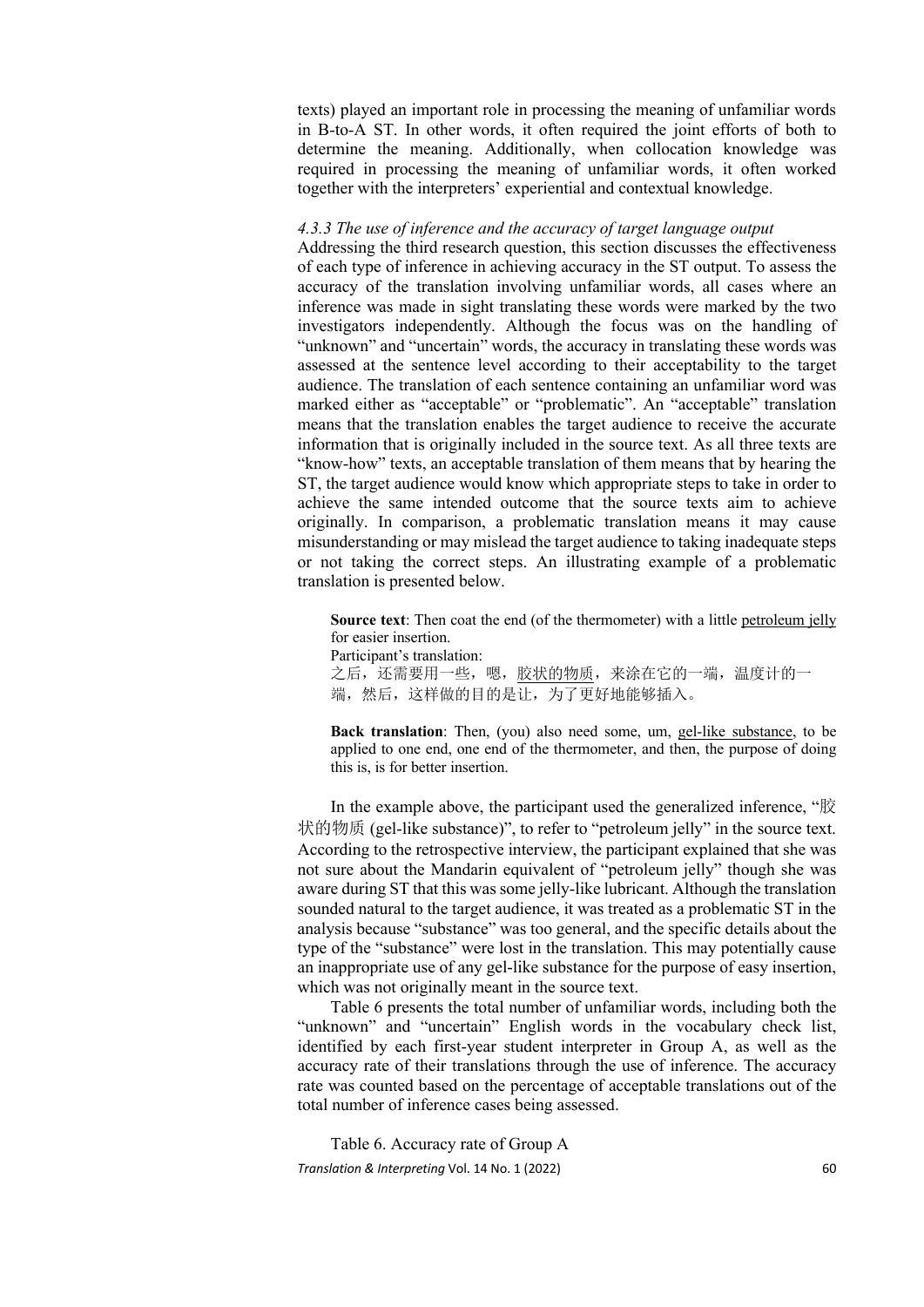| <b>Participant</b> | Number of unfamiliar<br><b>English words processed</b> | <b>Accuracy</b><br>rate<br>-in<br><b>English-to-Mandarin ST</b> |
|--------------------|--------------------------------------------------------|-----------------------------------------------------------------|
| 1                  | 22                                                     | 91%                                                             |
| 2                  | 22                                                     | 77%                                                             |
| 3                  | 19                                                     | 53%                                                             |
| 4                  | 18                                                     | 61%                                                             |
| 5                  | 17                                                     | 76%                                                             |
| 6                  | 19                                                     | 74%                                                             |
|                    | 17                                                     | 82%                                                             |
| 8                  | 20                                                     | 60%                                                             |
| 9                  | 19                                                     | 53%                                                             |
| 10                 | 13                                                     | 62%                                                             |
| Average            | 19                                                     | 69%                                                             |

Table 7 presents the accuracy rate achieved by each advanced student interpreter in Group B through the use of inference.

| <b>Participant</b> | Number of unfamiliar<br><b>English words processed</b> | <b>Accuracy</b><br>rate<br>- in<br><b>English-to-Mandarin ST</b> |
|--------------------|--------------------------------------------------------|------------------------------------------------------------------|
|                    | 18                                                     | 89%                                                              |
| 2                  | 15                                                     | 100%                                                             |
| 3                  | 11                                                     | 100%                                                             |
| 4                  | 13                                                     | 85%                                                              |
| 5                  | 10                                                     | 100%                                                             |
| 6                  | 15                                                     | 80%                                                              |
|                    | 20                                                     | 95%                                                              |
| 8                  | 13                                                     | 69%                                                              |
| 9                  | 15                                                     | 100%                                                             |
| 10                 | 17                                                     | 59%                                                              |
| Average            | 15                                                     | 88%                                                              |

Table 7. Accuracy rate of Group B

When comparing the results in Tables 6 and 7, one can see that on average the advanced student interpreters in Group B had fewer "unknown" and "uncertain" English words to deal with on average than the first-year student interpreters in Group A (15 vs. 19), though the difference does not appear to be significant.

Moreover, the average accuracy rate of Group B was higher than that of Group A (88% vs. 69%) and the difference is more telling when viewed with the total number of unfamiliar words identified by each group. These results reveal that the advanced student interpreters were more capable of using various types of inference to successfully determine the meaning of unfamiliar words in the English-to-Mandarin ST tasks. In general, both groups achieved good accuracy rates, with the lowest rate at 53% (by Participant 9 in Group A). This finding indicates that, despite the individual differences, all participants' inference in this study was generally useful, and in many instances inference helped participants work out an acceptable translation of "unknown" and "uncertain" words.

Based on the discussion in 4.2.3, three types of inference were most frequently used by both groups: the experiential knowledge-based inference, the contextual knowledge-based inference, and the collocation-based inference. These three types of inference were either used alone or jointly with one or more other types of inference.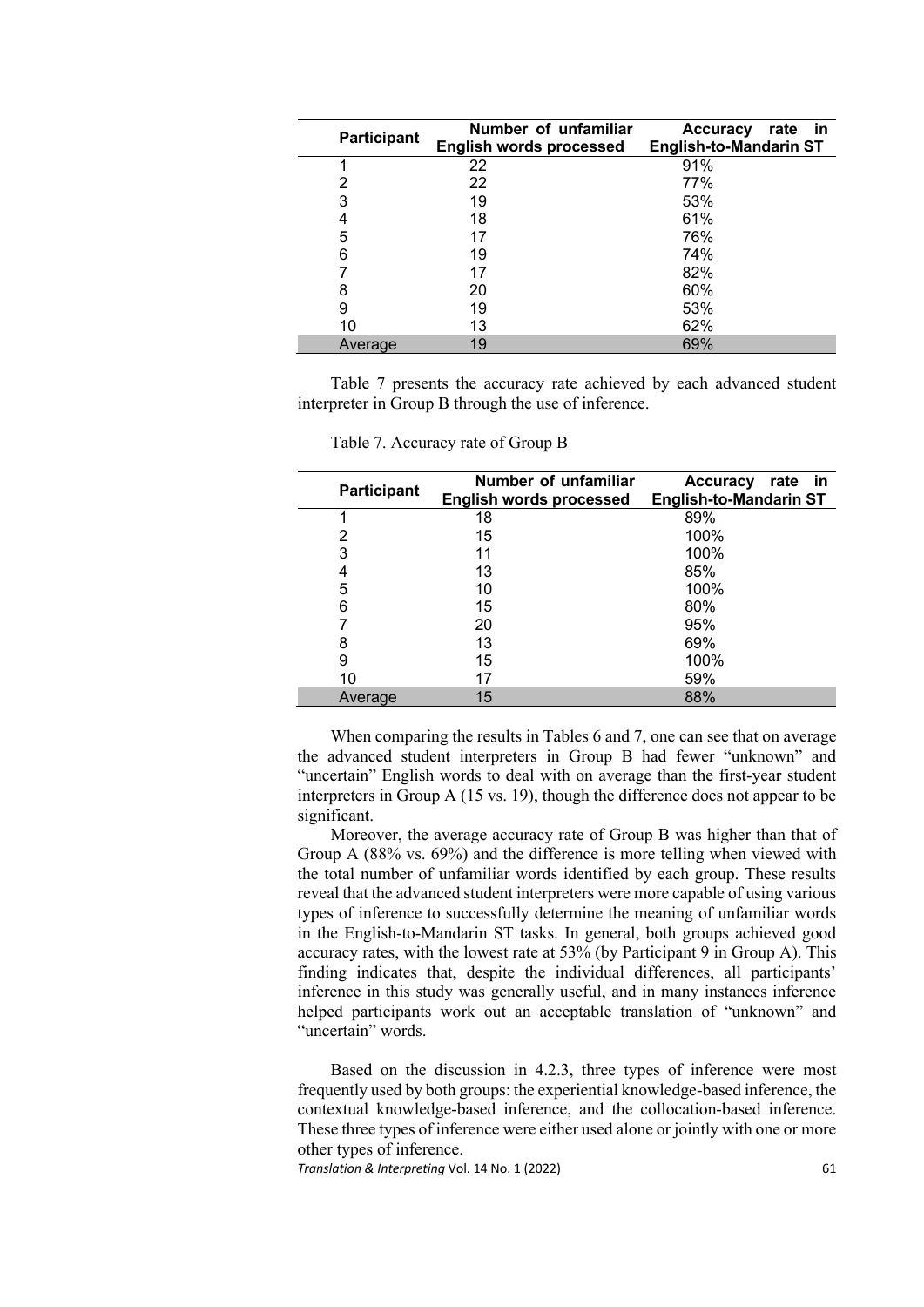To take a step further in exploring the effectiveness of inference in achieving accuracy, in the following discussion, we focus on the use of the above three major types of inference and examine if different conditions under which they were used (*i.e.*, used alone or simultaneously with other strategies) impacted accuracy in the ST. Figures 5 and 6 present the quantitative results of accuracy rates that participants achieved with the use of the three major types of inference in two different conditions: used as a single strategy or used together with one or more other inference strategies.



Figure 5. Accuracy and three major types of inference used by Group A



Figure 6. Accuracy and three major types of inference used by Group B

As shown in Figures 5 and 6, when used as a single strategy, only experiential knowledge-based inference was effective to yield an acceptable accuracy rate (at 86% in Group A and 50% in Group B). The other two types achieved a poor accuracy rate when used as a single strategy. Results also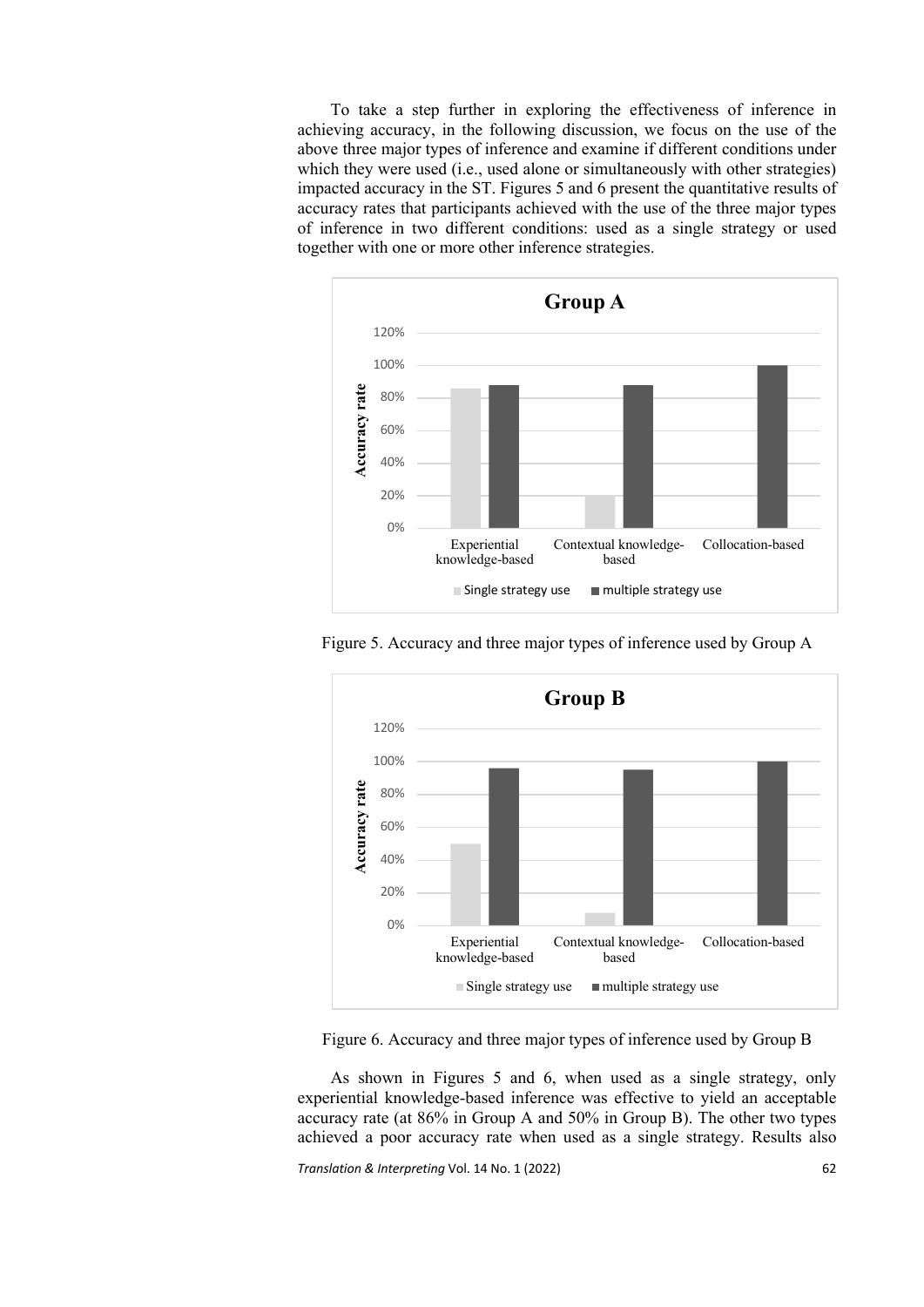showed that collocation-based inference could not achieve any accuracy when it was used alone. This indicates that, when making a collocation-based inference, interpreters also need to draw on other meaning clues, especially those related to their experiential and contextual knowledge, to help infer the meanings of unfamiliar words. In fact, there was a noticeable difference in accuracy rate between the use of a single strategy and the use of multiple strategies, and this difference was found in both groups. This finding indicates that, when only one type of inference was adopted, the accuracy rate could not be guaranteed. In contrast, when more than one of the three major types of inference were employed simultaneously, the accuracy rate rose considerably. Again, this tendency was found in both groups. This indicates that a successful inference relies largely on more than one type of knowledge clues. Therefore, it is reasonable to argue that the availability of an interpreter's different types of knowledge, including their encyclopedic knowledge, contextual knowledge developed by reading the source text and linguistic knowledge about lexical and grammatical collocations, plays a key role in dealing with the challenges brought by unfamiliar words. To achieve a high level of accuracy in the B-to-A ST of unfamiliar words in one's non-native language, interpreters need to develop both linguistic and extralinguistic knowledge, based on which different types of strategies can be effectively employed.

# **5. Conclusion**

This study has explored Mandarin/English student interpreters' strategies in dealing with "unknown" and "uncertain" English words during English-to-Mandarin (B-to-A) ST tasks. In addressing the research questions, our main findings are summarized below.

Firstly, when encountering unfamiliar words (described as "unknown" and "uncertain" words in the vocabulary test) during B-to-A ST tasks, both the firstyear and the advanced student interpreters used omission in some situations to avoid translating the unfamiliar words in the source texts and thus reduce the risk of making mistakes in the target language output. Meanwhile, in other cases, participants also attempted to make an inference of the meaning of an unfamiliar word during the ST tasks. Quantitative results revealed that experiential knowledge-based inference, contextual knowledge-based inference and collocation-based inference were the three predominant types of inference adopted by both groups of student interpreters in this study. Multiple types of inference were often employed simultaneously by the same participant. There was little noticeable difference in the use of inference strategies between the two groups of student interpreters.

Secondly, between the two groups of participants, the first-year student interpreters tended to make more "passive omissions" than the advanced student interpreters, indicating that the first-year student interpreters were more likely to become "blocked" by unfamiliar words during B-to-A ST tasks than the advanced student interpreters.

Thirdly, to achieve accuracy in the B-to-A ST of unfamiliar words, the use of any of the three major types of inference alone was not very effective. Nevertheless, when one of the three major types of inference was used concurrently with any other type of inference, the accuracy rate increased markedly.

The key findings of this research have important pedagogical implications. Firstly, it is important to make student interpreters aware that, rather than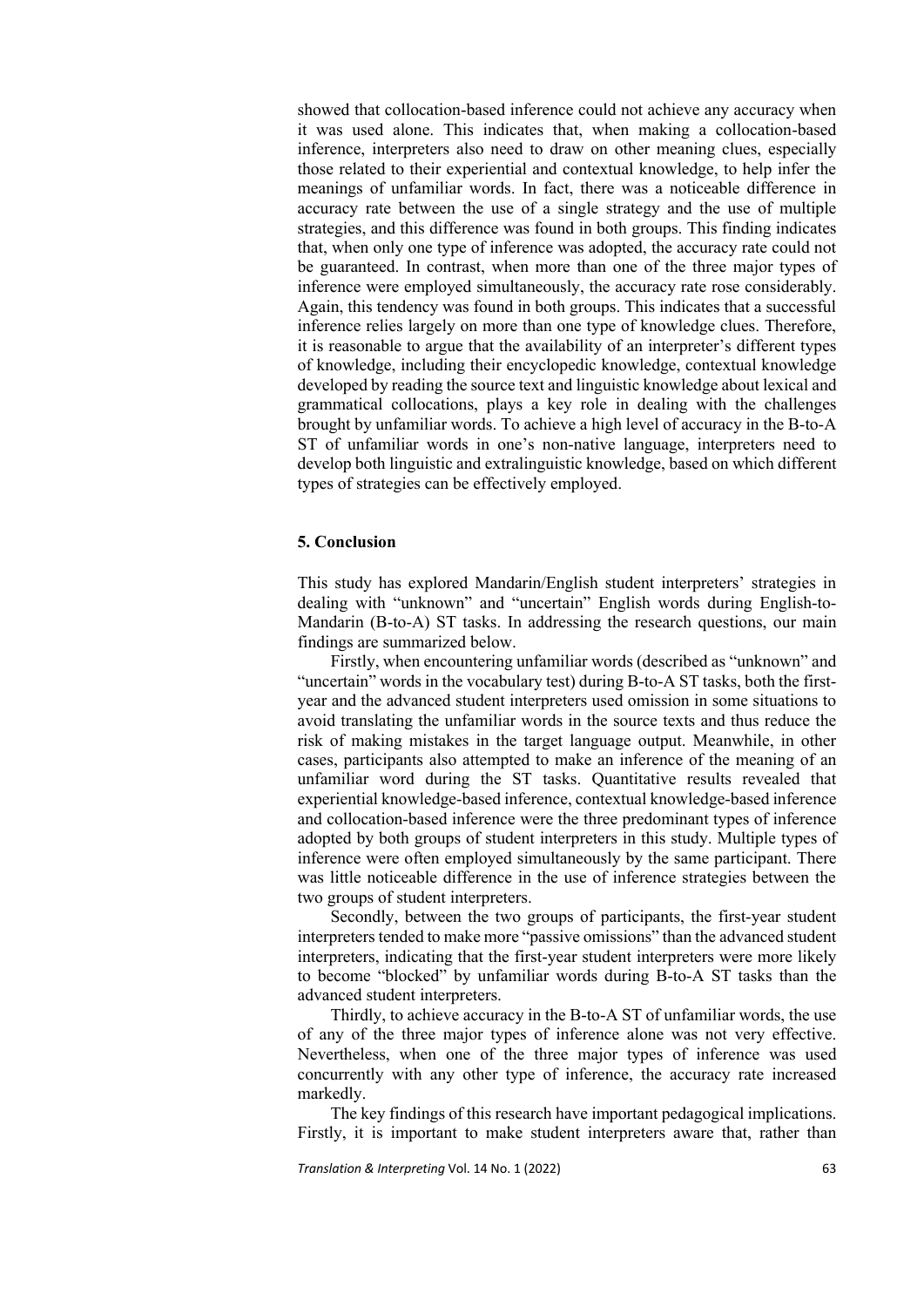getting stuck on unfamiliar words in the source texts of B-to-A ST tasks, there are active coping strategies that one can employ to work out an effective translation. As shown by the quantitative results of this study (see section 4.3.3), even the first-year student interpreters achieved a high accuracy rate when they made an inference based on multiple knowledge clues. Secondly, as most of the strategies identified in this research are based on interpreters' different types of knowledge (both linguistic and extralinguistic), it is important to raise student interpreters' awareness of the need to develop knowledge in various domains. Interpreting trainers can also explore strategies in training students to become effective readers who are sensitive to contextual information and are able to detect contextual clues during reading. Interpreters' existing experiential knowledge and contextual knowledge stored in the short-term memory, need to interact and complement each other, so as to find a solution for translating unfamiliar words in the source text. In this way, a guessing is not purely intuitive, but strategic.

This study has limitations that need to be acknowledged. For example, it is not clear if the accuracy rate in translating the unfamiliar words was also impacted by the vocabulary test being conducted before the B-to-A ST tasks, as participants taking the vocabulary test were inevitably exposed to particular lexical items included in the source texts, which may have improved their performance in the subsequent ST tasks. In addition, this study was based on the observation of 20 student interpreters only. It would be interesting to examine whether a larger-scale study on ST of both language directions based on data generated by more student interpreters and professional interpreters will yield statistical strengths and generate similar findings. We hope that the current paper will attract more research interest in the area of ST, and serve as an initial step for larger and comprehensive research projects in the near future.

## **References**

- Agrifoglio, M. (2004). ST and interpreting: A comparative analysis of constraints and failures. *Interpreting*, *6*(1): 43-67. https://doi.org/10.1075/intp.6.1.05agr
- Angelelli, C. (1999). The role of reading in ST: Implications for teaching. *The ATA Chronicle, 28*(5): 27-30.
- Brysbaert, M., Mandera, P., & Keuleers, E. (2018). The word frequency effect in word processing: An updated review. *Current Directions in Psychological Science*, *27*(1), 45–50. https://doi.org/10.1177/0963721417727521.
- Čeňková, I. (2015). Sight interpreting/translation. In F. Pöchhacker (Ed.), *Routledge encyclopedia of interpreting studies* (pp. 374-375). Routledge.
- Chmiel, A., & Mazur, I. (2013). Eye tracking ST performed by trainee interpreters. In C. Way, S. Vandepitte, R. Meylaerts, & M. Bartłomiejczyk (Eds.), *Tracks and treks in translation studies* (pp. 189-205). John Benjamins.
- Cohen, J. (1960). A coefficient of agreement for nominal scales. *Educational and Psychological Measurement*, *20*(1), 37-46. https://doi.org/10.1177/ 00131644600 2000104.
- Dragsted, B., & Hansen, I. G. (2009). Exploring translation and interpreting hybrids: The case of ST. *Meta, 54*(3): 588-604. https://doi.org/10.7202/038317ar
- Drummond, A. (2018). Investigating the relationship between IELTS Scores and Receptive Vocabulary Size. *Journal of the Foundation Year Network*, *1:*113-125.
- Flesch, R. (1948). A new readability yardstick. *Journal of Applied Psychology, 32*(3), 221–233.
- Gile, D. (1997). Conference interpreting as a cognitive management problem. In J.H. Danks, G.M. Shreve, S.B. Fountain & M.K. McBeath (Eds.), *Cognitive processes in translation and interpreting* (196–214). Sage.